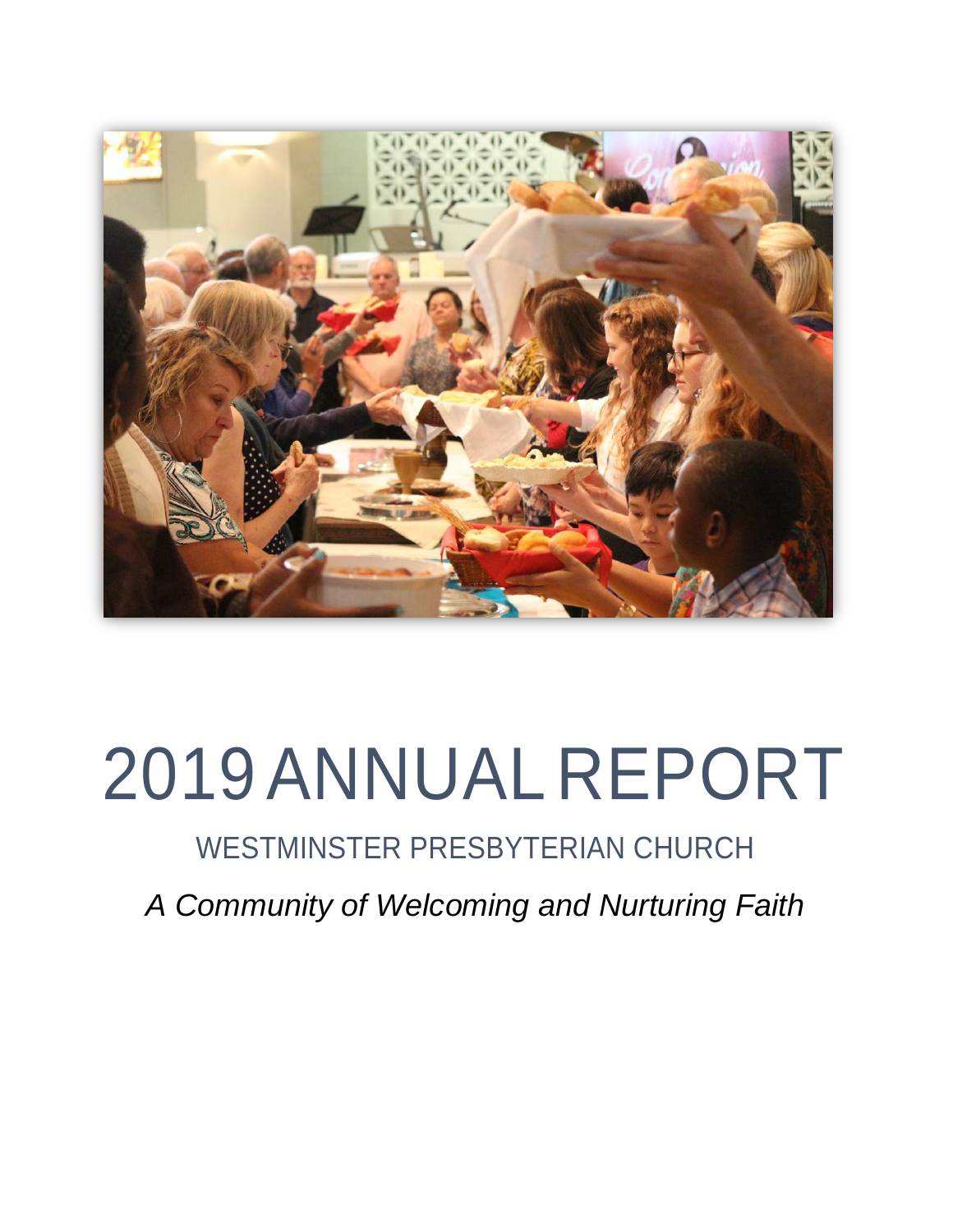| A LETTER FROM OUR PASTOR                                            | 3               |
|---------------------------------------------------------------------|-----------------|
| 2018-2019 WESTMINSTER STAFF                                         | 4               |
| <b>REPORTS OF THE STAFF</b>                                         | 5               |
| <b>REPORT FROM REV. DR. BRYAN J. FRANZEN, PASTOR</b>                | 5               |
| REPORT FROM CHRIS MCKEE, DIRECTOR OF CHILDREN'S AND FAMILY MINISTRY | $6\phantom{1}6$ |
| <b>REPORT FROM OLIVER PAGE, DIRECTOR YOUTH MINISTRY</b>             | $6\phantom{1}6$ |
| <b>REPORT FROM AMBER RASURA, REVIVE WORSHIP LEADER</b>              | $\overline{7}$  |
| <b>REPORT FROM MARY ANNE JAMES, MUSIC DIRECTOR</b>                  | $\overline{7}$  |
| <b>REPORT FROM COLLEEN MERCY, OFFICE ADMINISTRATOR</b>              | 8               |
| <b>CHURCH BOARDS</b>                                                | 10              |
| <b>CLERK'S STATISTICAL REPORT</b>                                   | 10              |
| <b>COMMITTEES OF THE CONGREGATION</b>                               | 11              |
| <b>WESTMINSTER PRESBYTERIAN CHURCH AUDITS FOR 2017 AND 2018</b>     | 11              |
| <b>REPORT OF THE AUDIT COMMITTEE FINANCIAL SECRETARY'S REPORT</b>   | 11              |
| <b>REPORT OF THE NOMINATING COMMITTEE</b>                           | 11              |
| <b>REPORT FROM THE SAFE CHURCH COORDINATOR</b>                      | 11              |
| <b>MINISTRY COMMITTEES</b>                                          | 13              |
| <b>REPORT OF THE CHRISTIAN EDUCATION COMMITTEE</b>                  | 13              |
| <b>REPORT OF THE OUTREACH COMMITTEE</b>                             | 14              |
| <b>REPORT OF THE MUSIC AND WORSHIP COMMITTEE</b>                    | 15              |
| <b>ADMINISTRATIVE COMMITTEES</b>                                    | 16              |
| <b>2018 TECHNOLOGY COMMITTEE ANNUAL REPORT</b>                      | 16              |
| <b>REPORT OF THE PERSONNEL COMMITTEE</b>                            | 16              |
| <b>REPORT OF THE PROPERTY AND MAINTENANCE COMMITTEE</b>             | 17              |
| <b>REPORT OF THE STEWARDSHIP AND FINANCE COMMITTEE</b>              | 18              |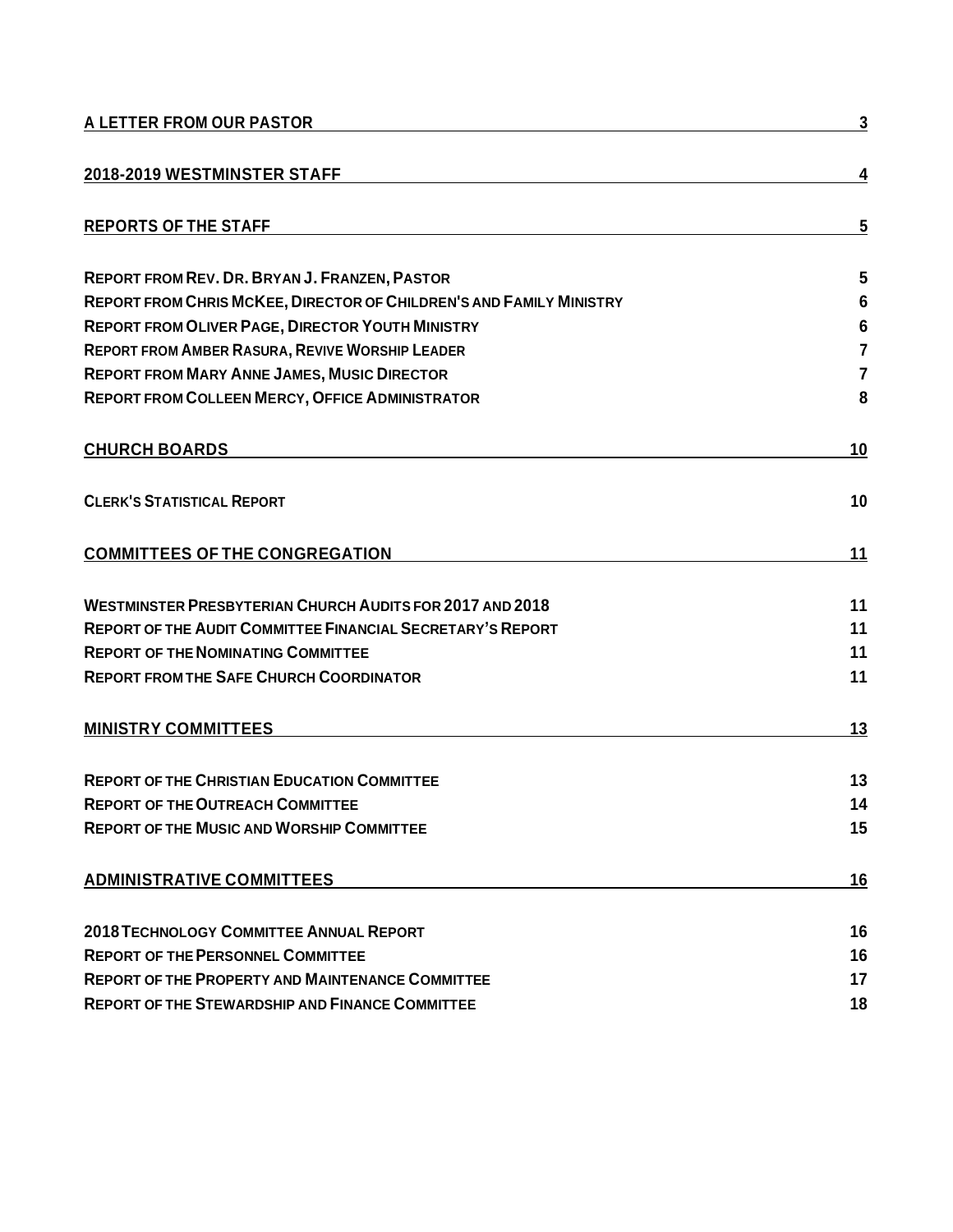### A Letter from Our Pastor

January 2019

Welcome,andthankyoufortakingtimetoreadour2018annualreport.

2018 was an incredible year for Westminster Presbyterian Church.

There were many things that made this year so remarkable, but the most important thingisyou.Fromthewaythatwehaveembracedthecommunityandthosewhovisit, to the active care somany give tothe grounds and church, Iam stillamazed atthe wonders God has in this place.

Weareblessedtohaveagreatmusicstaffwhocantakeourlimitedresourcesanduse them to make a huge impact! Whether it is Amber during revive or Nick, Christine and MaryAnneonSunday,themusicisasgoodasever!Butwhatisreallyspecialisallofthe layleadership,especiallyDave-wholeadandmakethemusicandworshipministries work.

Aswelooktothenewyearoursessionhasassessedourchangingcommunityand realized it is very different than it was when I came here 7 years ago. The community hastransformedfromretiredand"emptynest"familiesmixedwithalargenumberof single professionals back to a diverse community of many young families.

With all of that we have not even touched the surface of all the good things that happenedinthepastyear,fromcleaningupourfinancialsituationandobligationsto reconnectingwithour community.Iamamazedwiththegoodnamethathasbeen fostered in the community. Amazingly, when there are needs people really do think of us! Pretty cool!!!

In Christ,

Rev. Dr. Bryan J. Franzen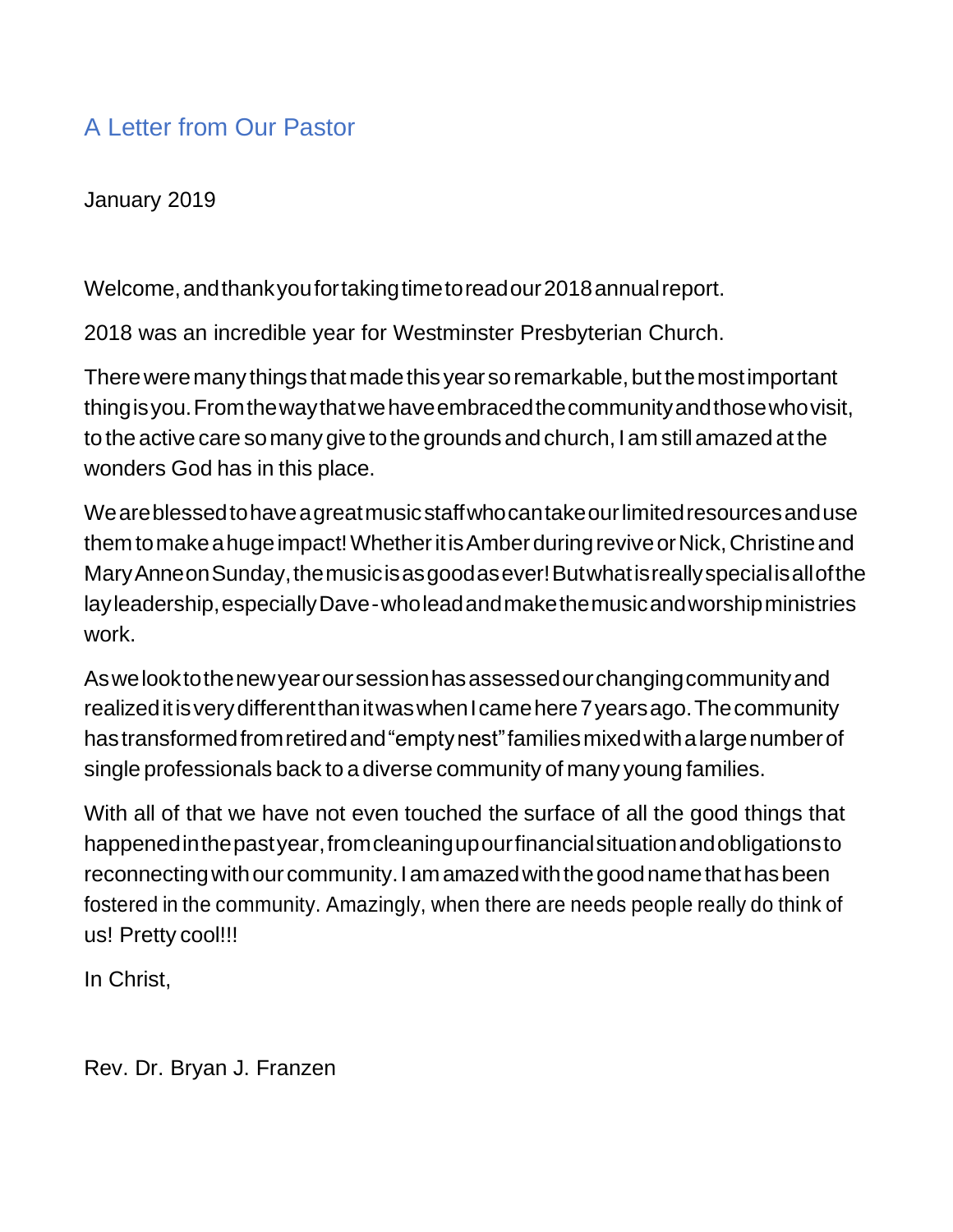### 2019-2020 Westminster Staff

#### *Staff Overview*

AllstaffdirectlyreportstothePastor/HeadofStaffandthePersonnelCommittee.Inaddition,eachstaff member is accountable to certain Session committees. If a staff person is a church member and serves on a committee,theydosointheroleasamemberofthecongregation,notasastaffperson,unlessotherwise stated in their job description

#### PASTORAL STAFF WORSHIP STAFF

**Pastor/Head of Staff** Rev. Dr. Bryan James Franzen [bryan@westpres-sj.org](mailto:bryan@westpres-sj.org) 408-771-9853 **Director of Children's and Families Ministries** Neneth Ross [neneth@westpres-sj.org](mailto:neneth@westpres-sj.org) 408-771-7415

> **Youth Director** Oliver Page [oliver@westpres-sj.org](mailto:oliver@westpres-sj.org) 408-401-6964

**Worship Leader** Amber Rasura [amber@westpres-sj.org](mailto:amber@westpres-sj.org)

**Music Director** Mary Anne James [maryanne@westpres-sj.org](mailto:maryanne@westpres-sj.org)

> **Choir Director** Nicholas Mollé [njmolle@gmail.com](mailto:njmolle@gmail.com)

 **Organists** Brad Handshy & Asa Stern

**Office Administrator** Colleen Mercy [colleen@westpres-sj.org](mailto:colleen@westpres-sj.org) 408-294-7447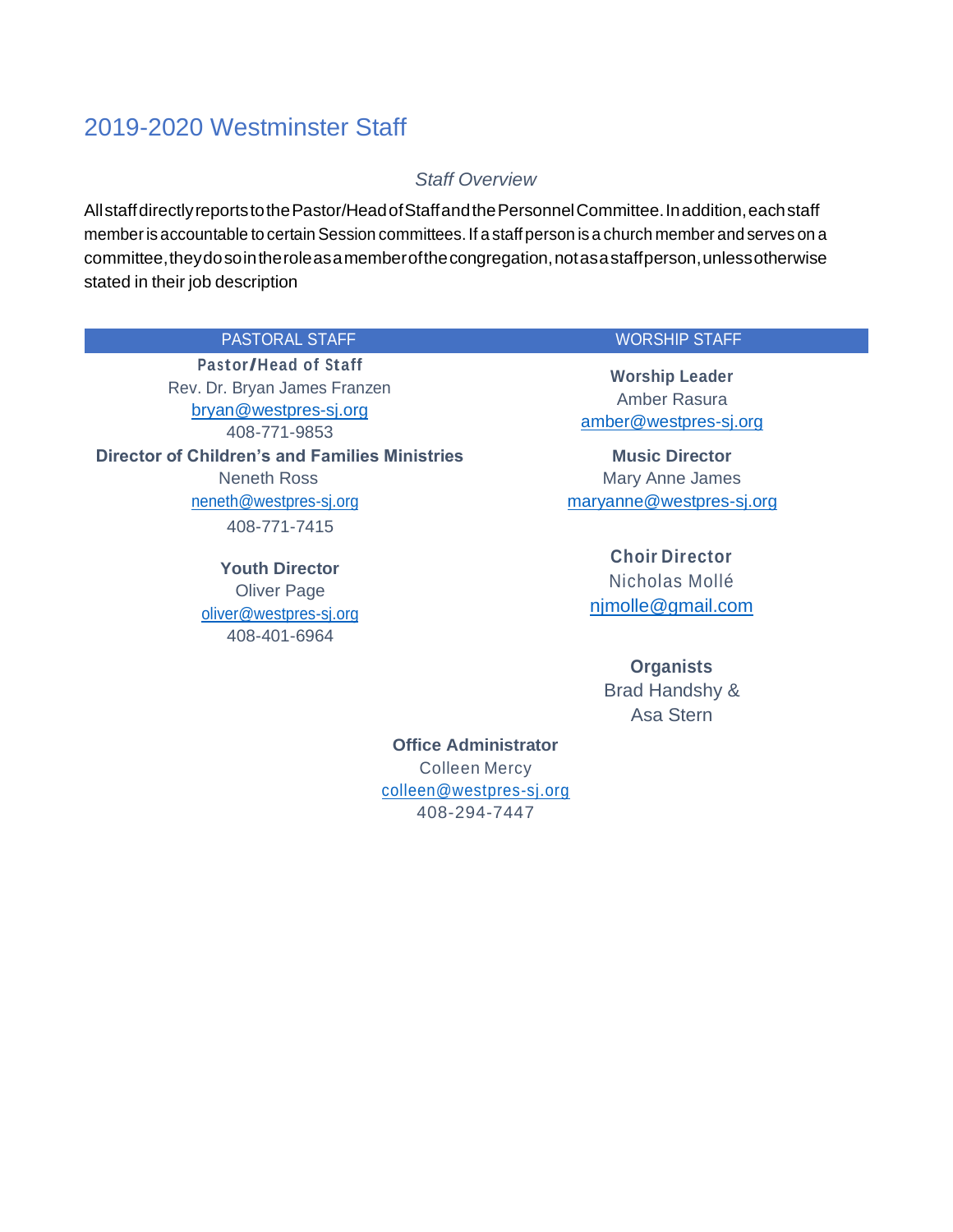### Reports of the Staff

### **Report from Rev. Dr. Bryan J. Franzen, Pastor**

### **Overview**

2019 marked the beginning of a new era for Westminster with the session and congregation asking the question what makes us vital to the community. For 2019, the session focused on building and supporting an expanded Family Ministries program. The first step we took was to hire a Young adult who would be able to connect with the kids and develop a weekly youth program. We Welcomed Oliver on January 1 and he took off running getting to know our youth and help them discover the joys of faith and life in the church.

By midyear we learned that Chris McKee, our Children's Director of 5 years, accepted a call out of state. While it was sad to see him go, it was an opportunity to rethink our whole Family Ministries program. This allowed us to welcome Neneth Ross into the role of Family Ministries Director which also serves as a formal internship for her track to ordination. Both Neneth and Oliver have been working hard to find ways to engage both the members of the church and community.

Towards the end of last year, we also began exploring the future impact our church will make in our community by asking the question, what would happen if we used our Education building to do urban ministry? This has garnered a lot of support from the congregation, presbytery and even some politicians. So, it will be exciting to see what 2020 holds for that project!

### *Highlights in the community*

- Served on the Santa Clara County Human Rights Commission
- Continued to work with the PACT clergy caucus
- Continued as the president of the Rose, White, and Blue Parade for my  $3<sup>rd</sup>$  and last year in that role.
- Help with many community functions supported be SHPNA and the ABA
- I received the Rainbow Chamber Silicon Valley Advocate/Volunteer Award for 2019.
- I worked with 7 other congregations to have a presence at SJ Pride.

### *Looking forward*

- I look forward to another great year. We have a lot of the foundation work done so that we may begin to grow, looking for ways to get more active and start more things in 2020!
- I am looking forward to seeing some of the new initiatives we started last year expand, and see how our urban ministry project comes to fruition.
- I am looking forward to another great Session who will help us keep moving forward as a congregation as we continue to discern how God is calling us to serve here on the corner of Shasta and The Alameda.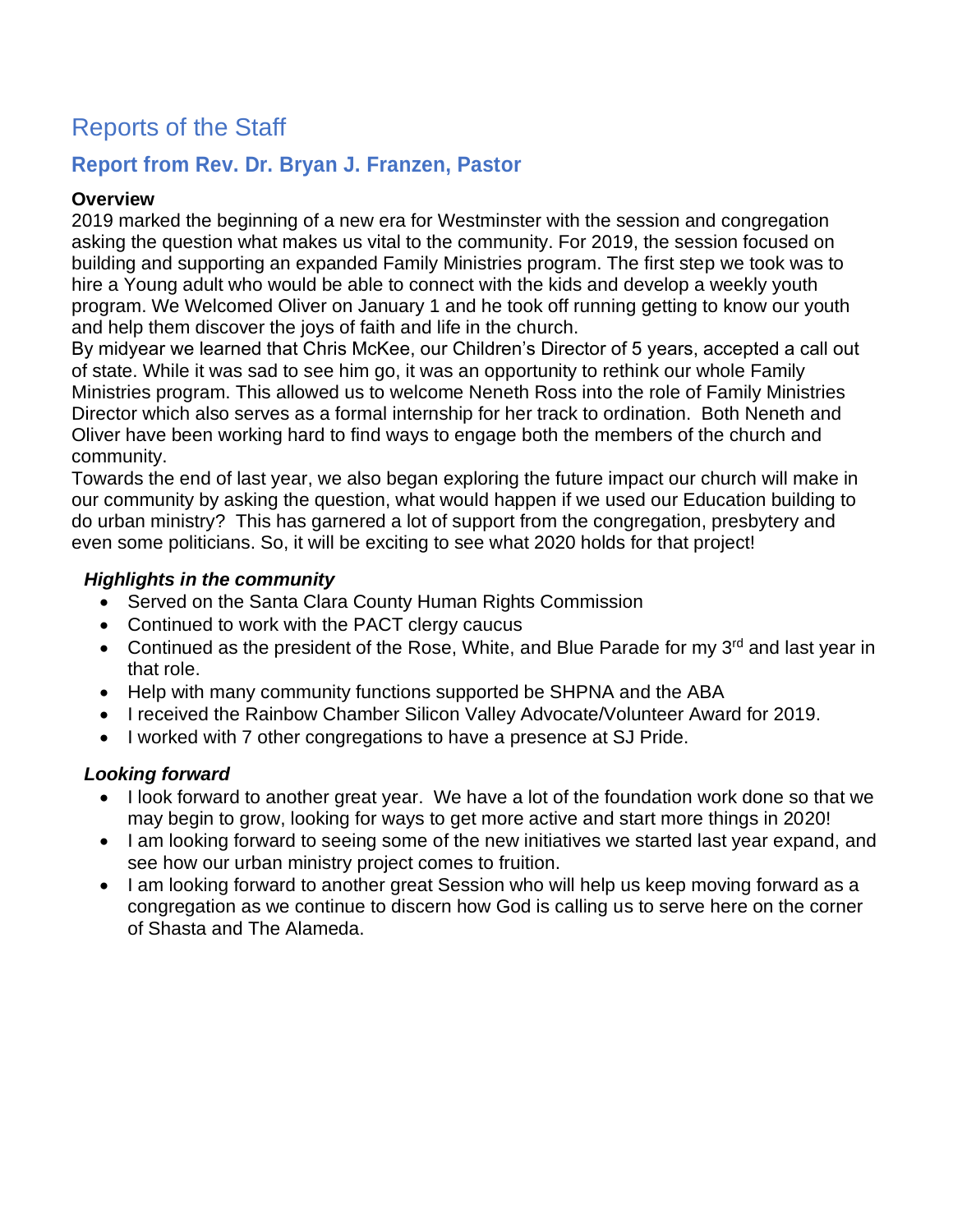### **Report from Neneth, Director of Children's and Family Ministry**

### **Christian Education Report**

### **Children's Church**

Summer Quarter Sunday School launched on June 8, 2019 Summer memory verse theme, Galatians 5:22-23 Fall Quarter Sunday School launched on August 18, 2019 with an explanation of the curriculum, and a tour of the classrooms as an "Open House" concept. We moved Sunday School to start from 9:15-10:15. Fall Quarter Sunday School curriculum was Growing in Grace & Gratitude

Little Buds (0-5) and Kids Club (6-2<sup>nd</sup> grade) Each group used the Growing in Grace & Gratitude from the PC USA curriculum. It is a highly interactive curriculum. The feedback from both teachers and children have been positive, and that of excitement. The children are enjoying the lessons and activities. Average attendance is 4 to 6 students.

### **Vacation Bible School**

VBS was scheduled for July 8-12, 6:00-8:30 p.m.

Our VBS theme was All Things New: God Changes Us. A curriculum that I created and put together from other resources.

- Day 1: God makes us into a new creation 2 Corinthians 5
- Day 2: Introduction of the new church, made up of all that believe in God. Acts 2:1-21
- Day 3: Jesus calls us to be followers of Christ. Luke 5:10
- Day 4: God calls us to live as A Living Sacrifice Romans 12 12:1-2
- Day 5: God calls us to hang out with each other and grow together Acts 2:42

There was an average of 12-15 children and 15-18 adults who attended VBS. All attendees seemed to have made deeper connections, and many gave positive feedback. VBS Sunday was on July 14, 2019. Participants during VBS were in charge of the Sunday service.

### **Highlight of Events**

May 19th, we had our Spring youth and children's service.

July 4th, we participated in the Rose, White, and Blue parade with great attendance from families. September 22nd, we had Children's Sabbath. Our theme was Multi-faith service.

On October 27th, we went to Spina Farms for fellowship. Only my family and Oliver showed up.

October 31st, Westminster's first Books for Treats event.

December 15th, we had the Christmas Pageant.

December 20th, we had the Christmas Lighting and gave out books to children.

Goals for 2020 Continue to grow in Christ Have fun at Sunday School Grow in number of attendance Strive to have a monthly fellowship outside of church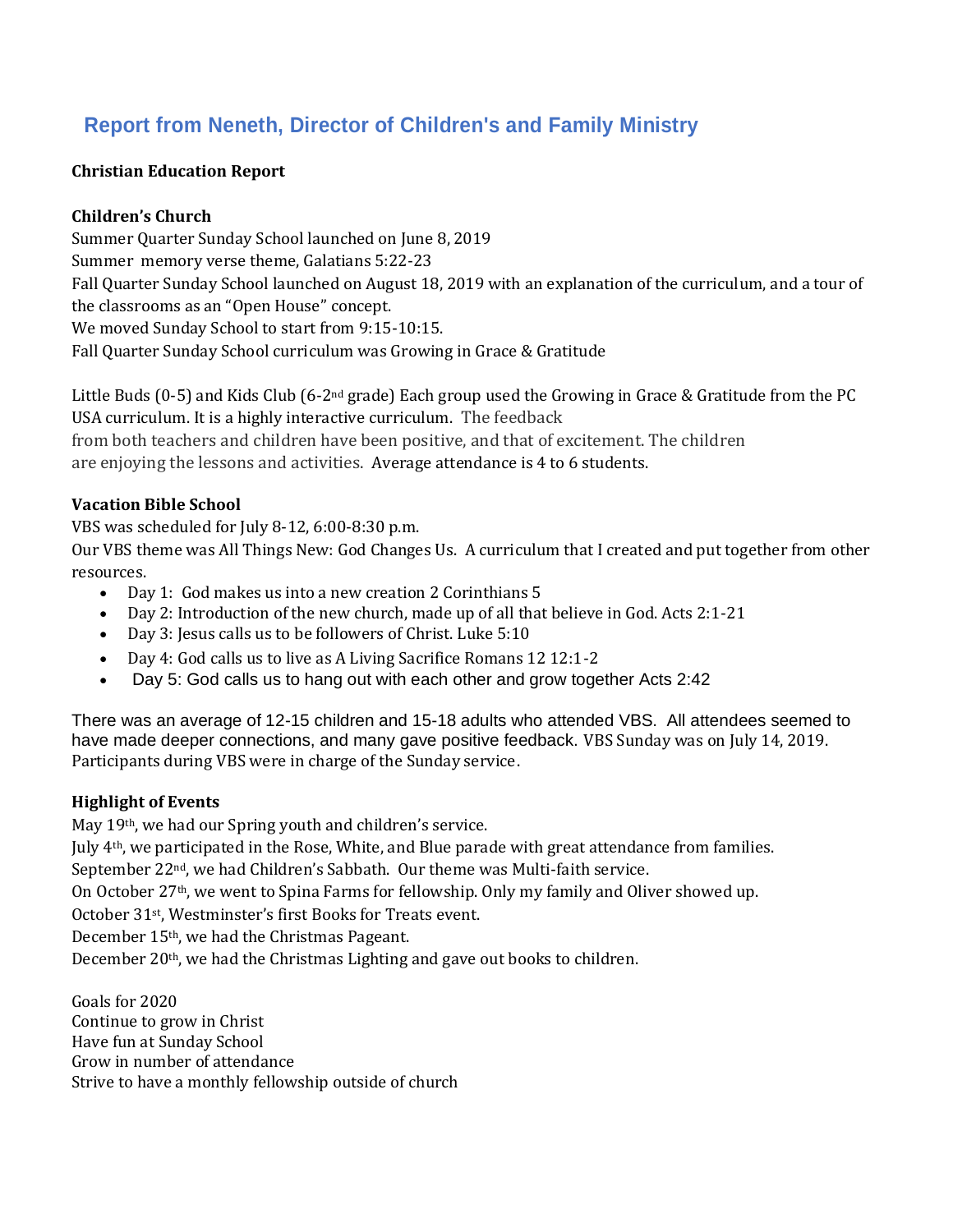### **Report from Oliver Page, Director Youth Ministry**

#### **Youth Group**

Youth Group met regularly every Sunday evening through the whole year. Youth Group has an average attendance of 6-10 Youth. Growth in the Youth Group has been slower than desired, and the focus of our growth has been on encouraging Youth to invite their friends. However, attendance has become much more consistent since January 2019, which is a huge win! Over the year, our community grew into a safe and affirming space. I received positive feedback from parents and kids about the fun had and memories made at Youth Group. In 2019, we had lots of fellowship events, assisted in leading in 3 different services, and had some successful fundraisers. Here's a comprehensive list of our events and achievements from 2019: January 27<sup>th</sup>, Beginning of Semester Lock-In February 3rd, Souperbowl of Caring and Youth Superbowl Party March 3rd, Pancake Breakfast Fundraiser May 19<sup>th</sup>, Youth Bowling Event June 16th, San Francisco Day Trip July 8<sup>th</sup>-12<sup>th</sup>, Vacation Bible School August 18th, Family Ministries 2019-2020 season kick-off August 26th, First Confirmation Class and First Handbell Choir Practice September 22nd, Vive Calle Snow Cones and Popcorn Fundraiser November 2nd, Youth Lock-in following the cancelling of Westminster Woods November-bash

December 6<sup>th</sup>, Handbell Choir's debut at the Tree Lighting

December 15<sup>th</sup>, Youth Christmas Party and Youth and Children's Christmas Pageant

#### **Confirmation/ Coffee Club**

In August of 2019, we launched a new confirmation class program. The class is taught every other week by Bryan. The class has 7 students, and attendance has been very consistent. On the week off from Confirmation is Coffee Club, where the Youth go to Crema Café with Oliver, and review the lesson from the previous week, as well as talk about life and be in fellowship together. Attendance for Coffee Club fluctuates much more than confirmation, having anywhere from 2-8 Youth.

#### **Handbells**

A new Youth Handbell choir also began in August of 2019, led by Maryanne with support from Oliver. The Handbell choir currently has 7 members, including Oliver. They performed 3 times in the Fall semester. The program has been very

successful in creating a sense of teamwork among the youth and providing a unique musical outlet to fuel creativity. **Goals for 2020**

Continue to provide a safe space for young people at Westminster.

Improve programming, to make Youth Group more fun and engaging.

Strive for growth in our Youth and Children's ministries.

Assemble a reliable team of Volunteers for Youth ministry.

Provide as close to one Fellowship event per month as is realistic.

Have a successful mission trip, and to attend a Camp/Youth Retreat.

Create more opportunities for Youth Leadership in the church. (Youth representation in the session, a youth small group for high-schoolers who want go deeper, etc.)

**Overall,** 2019 was a very successful year for Westminster's Youth Ministry Program. We met many of our goals for the year, and have solid momentum to make 2020 bigger and better for our community.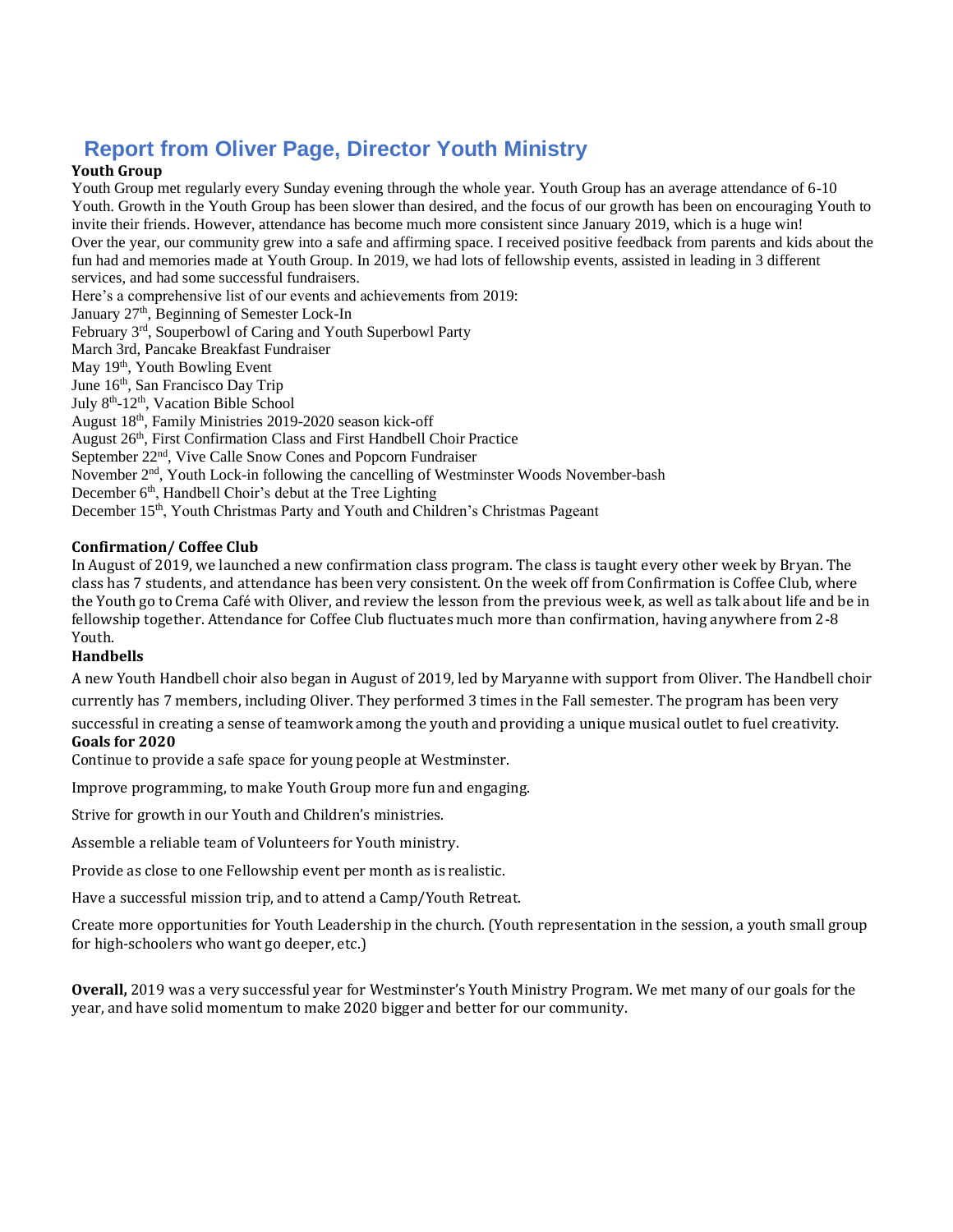### **Report from Amber Rasura, Revive Worship Leader**

In my last annual report for 2018, I laid out several goals including fellowship events, recruiting a rhythm player for the band, worshipping in varied ways, and configuring a more efficient arrangement for the stage, among others. Many of these goals were met.

### **Highlights**

- I hosted several fellowship events in my home, for the band and for Revive as a whole.
- A new rhythm guitar player joined the band, in the form of Oliver, the new youth director.
- Worship was varied as band members took turns leading worship during my maternity leave in the fall.
- I was able to gain a little more room on stage by rearranging.
- Slideshows, planning, and administrative tasks were done well in advance of maternity leave.
- Advertised across multiple online platforms for the duration of the year for services.
- Created and distributed Revive stickers and calendar flyers to almost everyone that came to our summer concerts.
- The summer concerts were well promoted through ads on social media, various websites, in person invitations, and paper flyers. The concerts were well attended by community members.

### **Goals for 2020**

- Add another platform to the stage.
- Vary textures used for contemporary worship songs.
- Increase congregation participation in Revive and Revive events.
- Continue hosting community events.
- Collaborate with the pastor in making Lent a rich worship experience.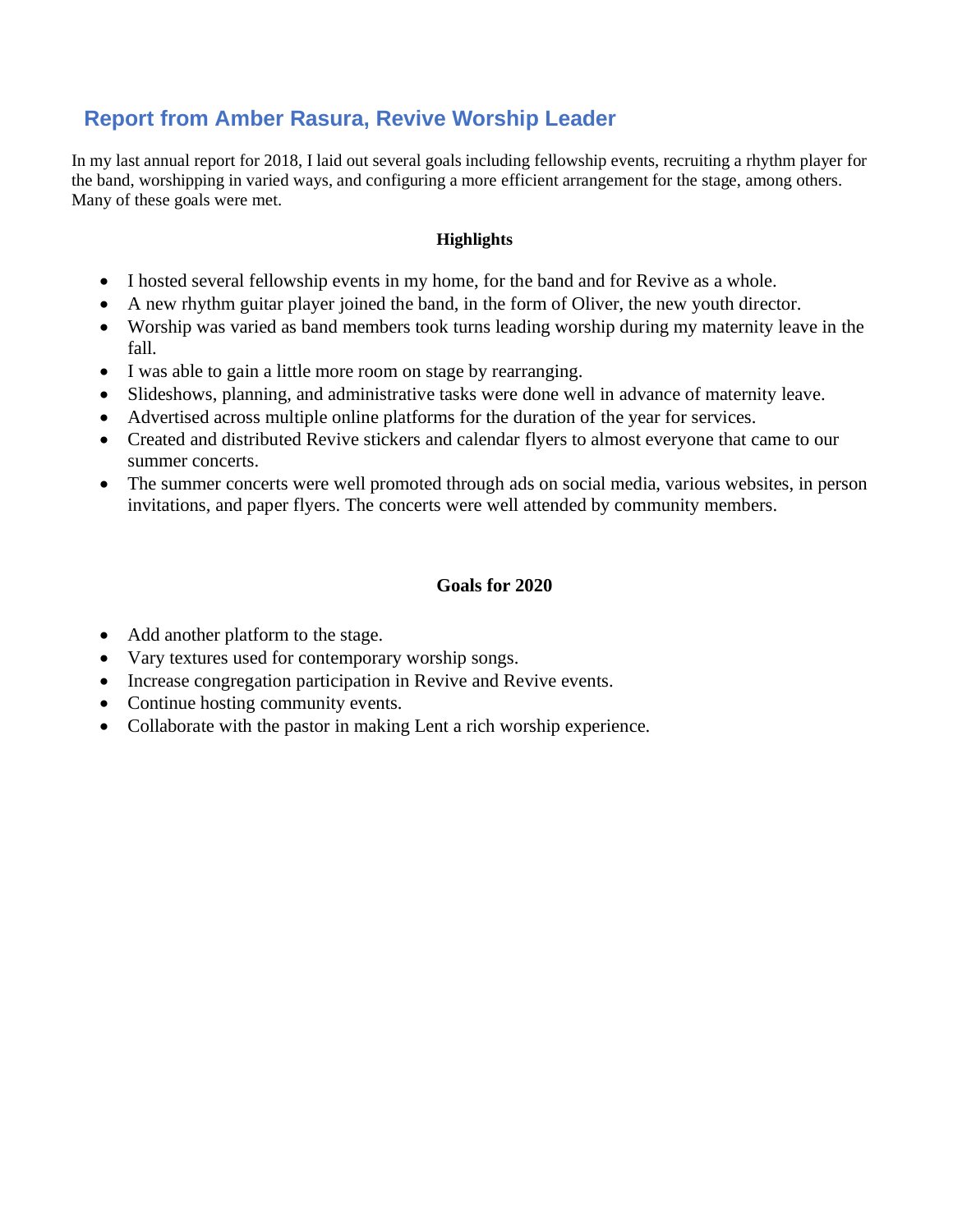### **Report from Mary Anne James, Music Director**

#### **Overview**

Music for the traditional Sunday service continues to serve the Lord and bless the congregation. Summer saw a number of changes in staffing, but by fall, programs resumed seamlessly.

The new ensemble which began in August is Youth Handbells, for grades 6 through 12. The ringers launched enthusiastically into learning techniques of ringing and finished the fall by playing the first Sunday of Advent and at the Annual Community Tree Lighting program, which Westminster hosts.

Anchoring the traditional music program is Sanctuary Choir. For 94 years the choir has provided music to expand on worship themes and to inspire both singers and congregation. The choir arrived fully formed in the move from Second Presbyterian Church, as witnessed by printed music still in the library. The volunteers in this small group have made it a priority in their lives, and are a blessing to Westminster week after week and year after year. Additionally, the choir presented special music on Maundy Thursday, prepared a Christmas cantata, and provided music for the Christmas Eve lessons and carols service. Nicholas Mollé continues as Choir Assistant, conducting monthly or as needed.

Many thanks to Heather McKee who led Children's Choir in the spring, but moved over the summer. Mary Anne James resumed conducting the children in the fall. They are a small but talented group, who sang at Easter, on Children's Sabbath in October, and in the youth Christmas musical. Dave Burgess graciously accompanies the children.

Sunday mornings continue to be blessed by the Sunday Worship Team, which leads monthly. Nicholas Mollé took on the role of leading hymns in worship.

Perhaps the most significant change of 2019 was welcoming a dynamic pair of keyboard musicians in the fall. Asa Stern and Brad Handshy bring experience, enthusiasm, and joy into congregational singing and are elegant accompaniment partners for the Sanctuary Choir.

Summer Singers and solos offered music in worship while choir was on summer recess. We hosted two special ensembles, King's Brass, who led an entire service, and Septeto Jazz Combo, who gave us a taste of New Orleans in our hymns.

#### **Goals for 2019**

In the coming year, it is the hope that all programs will continue to grow and give, with God's help. Special emphasis will be given to developing the Youth Handbells and involving youth from the community as well as youth from Westminster. A seed for cooperative musical projects with nearby churches has been planted, and there are plans to nurture that relationship.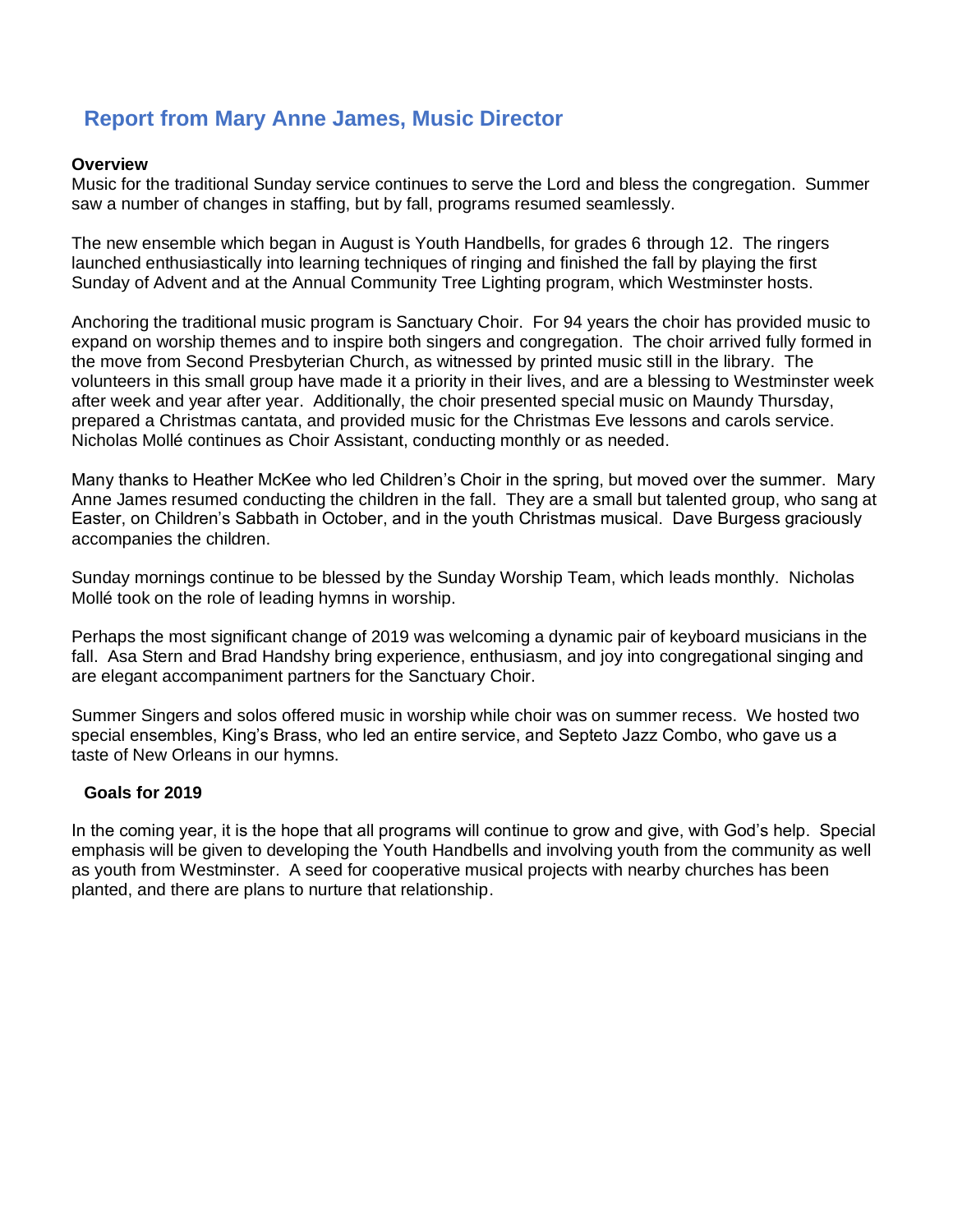### **Report from Colleen Mercy, Office Administrator**

### **Overview**

As Office Administrator, I manage the church's main office and provide administrative support for its programs and outreach, staff, Session Members, committees and ministry teams.Ialso coordinate and schedule the use of the church's facilities by staff, long-term building tenants and event rentals, and collect and record rent payments and facility use fees. This year, my duties expanded to include managing WPC's leases.

### **Highlights**

- ï Answer phone calls, respond to voicemail and emails
- ï Edited, prepared and scheduled the weekly email newsletter
- ï Produced and printed weekly bulletinsand announcements, signage,funeral and other worship programs
- ï EmailedLiturgist'sGuidetoscheduledreader;preparedlarge-printcopyofguide forliturgist'suse
- ï Sent reminder to Coffee 'n' Conversation volunteer host
- ï Compiled and distributed information packets for monthly Session meetings
- ï Updated and edited web content and Calendar
- ï Accepted deliveries and distributed mail
- ï Greetedanddirectedvisitors;providedresourcereferralsandsacklunchesto homelessvisitors
- ï Processed daily accounts payable and check requests
- ï Wrote and mailed special donation acknowledgment letters
- ï Mailed weekly pastor's letter and announcements to shut-ins
- ï Provided facility tours, information and quotes to potential renters
- ï Helped facility manager coordinate repairs
- ï Maintain and updated Calendar and Lease agreements
- ï Update media for Sunday and special services every week

### **Goals for 2019**

- ï Update filing document and enable easy retrieval
- ï Continue efforts to increase rentals and thereby increase revenue.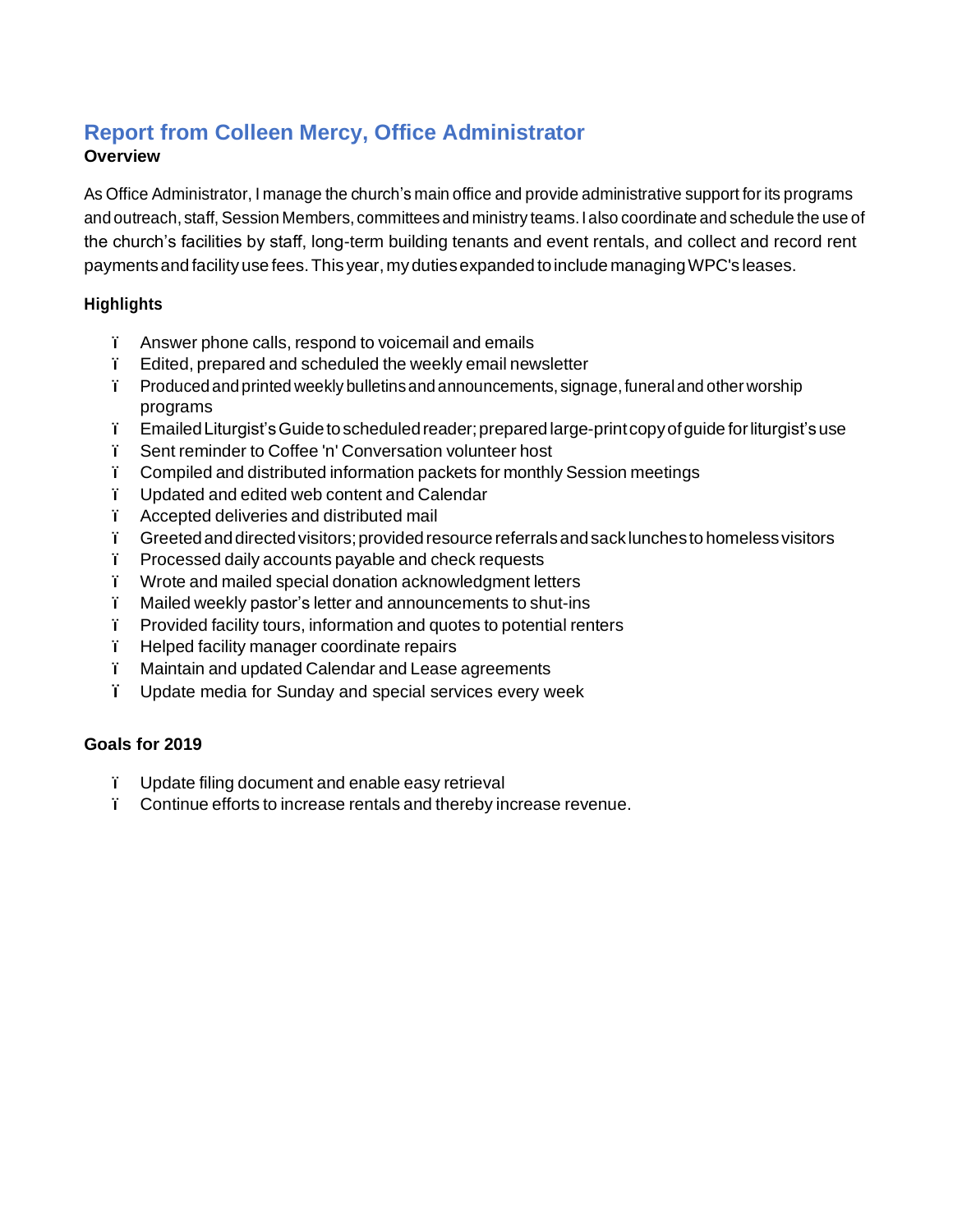### Church Boards

Ourchurchhastwoboards:theSession,whichisgiventhechargeofoverseeingthemission,ministry,and operation of the congregation; and the Deacons, who are given the responsibility of care. In 2018, Session and the Board of Deacons met on the third Monday of each month. All meetings are open to the congregation. However,when the committees are dealing with issues concerning individuals, they may choose to move to a closed session.

| <b>THE SESSION</b>         | <b>THE DEACONS</b>           |
|----------------------------|------------------------------|
| <b>DAVE BURGESS, CLERK</b> |                              |
| <b>CLASS OF 2020</b>       | <b>CLASS OF 2020</b>         |
| <b>BILL MUSGRAVE</b>       | <b>STEVE AND KAREN JENKS</b> |
| <b>NENETH ROSS</b>         | <b>JUDI SCHIERLING</b>       |
|                            | <b>BETTY SLATER</b>          |
|                            | <b>NICHOLAS MOLLE</b>        |
| <b>CLASS OF 2021</b>       | <b>CLAUDIA SALAZAR</b>       |
| <b>ROSSBARRONS</b>         | <b>MERRYLE WIESE</b>         |
| <b>CHARLESVERREY</b>       |                              |
|                            | <b>CLASS OF 2021</b>         |
| <b>CLASS OF 2022</b>       | <b>XXXXXXXX</b>              |
| <b>NAN NOTOR</b>           | XXXXXXXXX                    |
| <b>CLAUDIA SALAZAR</b>     |                              |

### **Clerk's Statistical Report**

| <b>Active members as of December 31, 2018</b> |                |  |  |  |
|-----------------------------------------------|----------------|--|--|--|
| <b>Additions during 2019</b>                  |                |  |  |  |
| By profession of faith                        |                |  |  |  |
| By reaffirmation of faith                     | 3              |  |  |  |
| Other additions                               |                |  |  |  |
| <b>Total additions</b>                        | $\overline{4}$ |  |  |  |
| <b>Reductions during 2019</b>                 |                |  |  |  |
| By letter of transfer                         |                |  |  |  |
| Deaths                                        | 3              |  |  |  |
| Other losses                                  | $\frac{0}{5}$  |  |  |  |
| <b>Total reductions</b>                       |                |  |  |  |
| 125<br>Active members as of December 31, 2019 |                |  |  |  |
| <b>Baptisms during 2019</b>                   |                |  |  |  |

### **Deaths: during 2019, the following members passed on to be with the Lord:** Marilyn Wiese—January 6, 2019 Dorothy Hedlund—May 5, 2019 Evelyn Templeton—August 3, 2019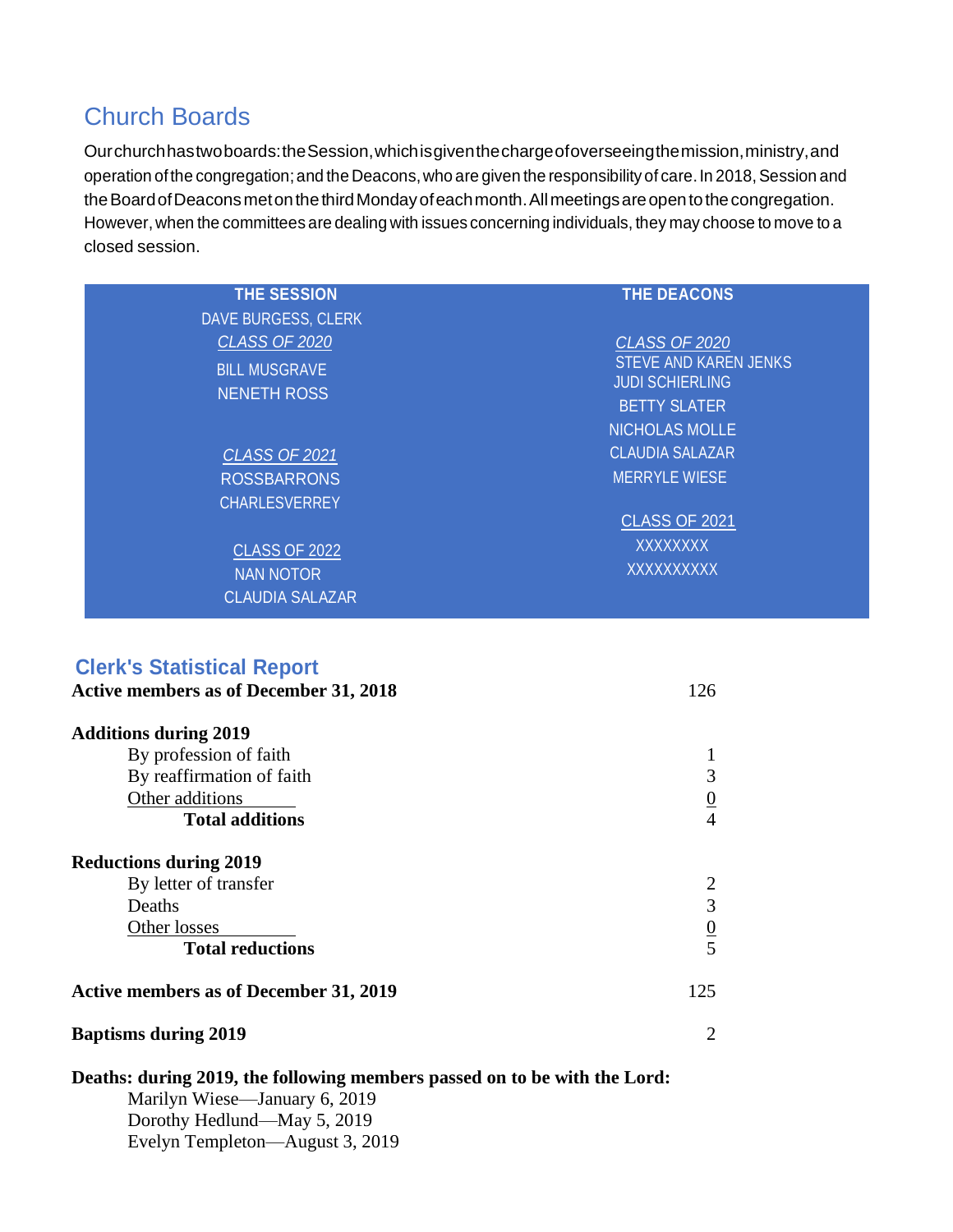### Committees of the Congregation

### **Westminster Presbyterian Church Audits for 2017 and 2018**

The committee has met a couple of times. At the time of this report, the audits are still in process. The committee is making progress and hopes to have them completed soon. To date, nothing out of the ordinary hasbeenfound. Weanticipatethattheauditfor2017yearwillbefinishedbytheendofFebruary.The2018 audit has not been started.

Respectfully submitted,

Sandra Williams

### **Report of the Audit Committee Financial Secretary's Report**

It is the responsibility of the Financial Secretary to put together counting teams

of two unrelated people have to count, record and deposit at the bank Sunday's contribution, the Revive service contribution and the rent payments. Thank you, Jennifer Marovich, Ross Barrons and Nan Notor, for your willingness to count and the ability to fill in when vacations dictate a schedule change. I am the forth counter. I am in the process of training Kai Matsumoto and am looking for one more person to train. Thank you Kai Matsumoto for being willing to train for this job. This is an important job as accuracy is important. The results of each weeks counting are sent to the bookkeeper.

The other duties of the Financial Secretary are to inform the bookkeeper of contribution and rent payments from PayPal, CleariPres. contributions and direct bank transfers of contribution and rent payments. The church bookkeeper is not a member of the church but also has a critical job.

### **Report of the Nominating Committee**

The members of the Nominating Committee worked with Pastor Franzen to recruit candidates for various positions. In 2018 the committee proposed:

| <b>Elders</b>                  |                         | <b>Deacons</b>       |
|--------------------------------|-------------------------|----------------------|
|                                | RossBarrons - Personnel | Pam Verrey - Revive  |
| <b>Charles Verrey - Revive</b> |                         | Jennifer Marovich    |
| Vacant                         | --Christian Education   | <b>Kris Carrerow</b> |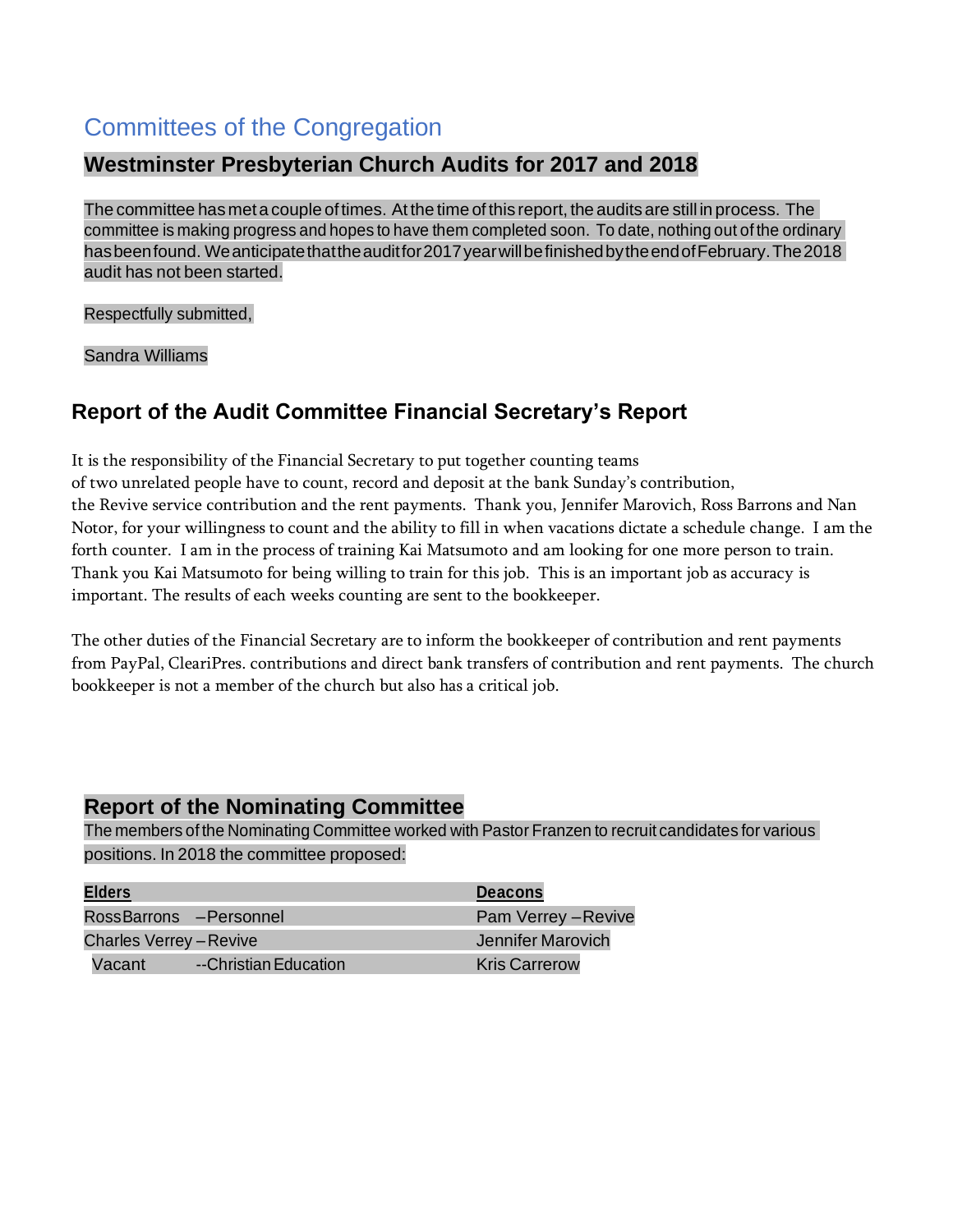### **Report from the Safe Church Coordinator Overview**

AsWestminster'sSafeChurchCoordinator,myresponsibilitiesincludeservingasaresourceinallSafeChurch matters and providing Safe Church Practices Training as needed. In addition,Iconductconfidential backgroundchecksonprospectiveemployees,allservingelders,deaconsand volunteers who work with children and youth. The Safe Church Coordinator functions under the auspices ofthe Westminster Personnel Committee. I also participate as an ex officio member of Session with voice but not vote and serve as co-chair of the Presbytery of San Jose's Safe Church Taskforce.

#### **Highlights of 2018**

The New Year started with Westminster hosting aPresbytery training event*,De-escalating Interactions with the Mentally-ill*, led by John Kosta, a former police officer and current trainer for SJPD and other organizations. It was a fascinating, challenging and memorable event.

Training inSafe Church Practices for elders and deaconswas incorporated into the monthly jointmeetings. This format shows potential for facilitating training for busy church officers.

Westminsterhosted aPresbytery sponsored*ActiveShooterResponseTraining* eventinOctober.Mostofthe participants were from Westminster but included Presbytery staff and members of two other congregations. Small group brainstorming and response planning focused on individual congregations and facilities. Some questions were answered, many more posed.

#### **Looking Forward**

In2019IhopetogetmorefolksatWestminstertrainedinSafeChurchPractices,specificallyworkingon streamlining the training for church officers. I will also continue to look for ways to improve the safety of all vulnerable individualsatWestminsterbyparticipatingin thePresbyterySafeChurchTaskforce and bringing concerns and training opportunities to our congregation.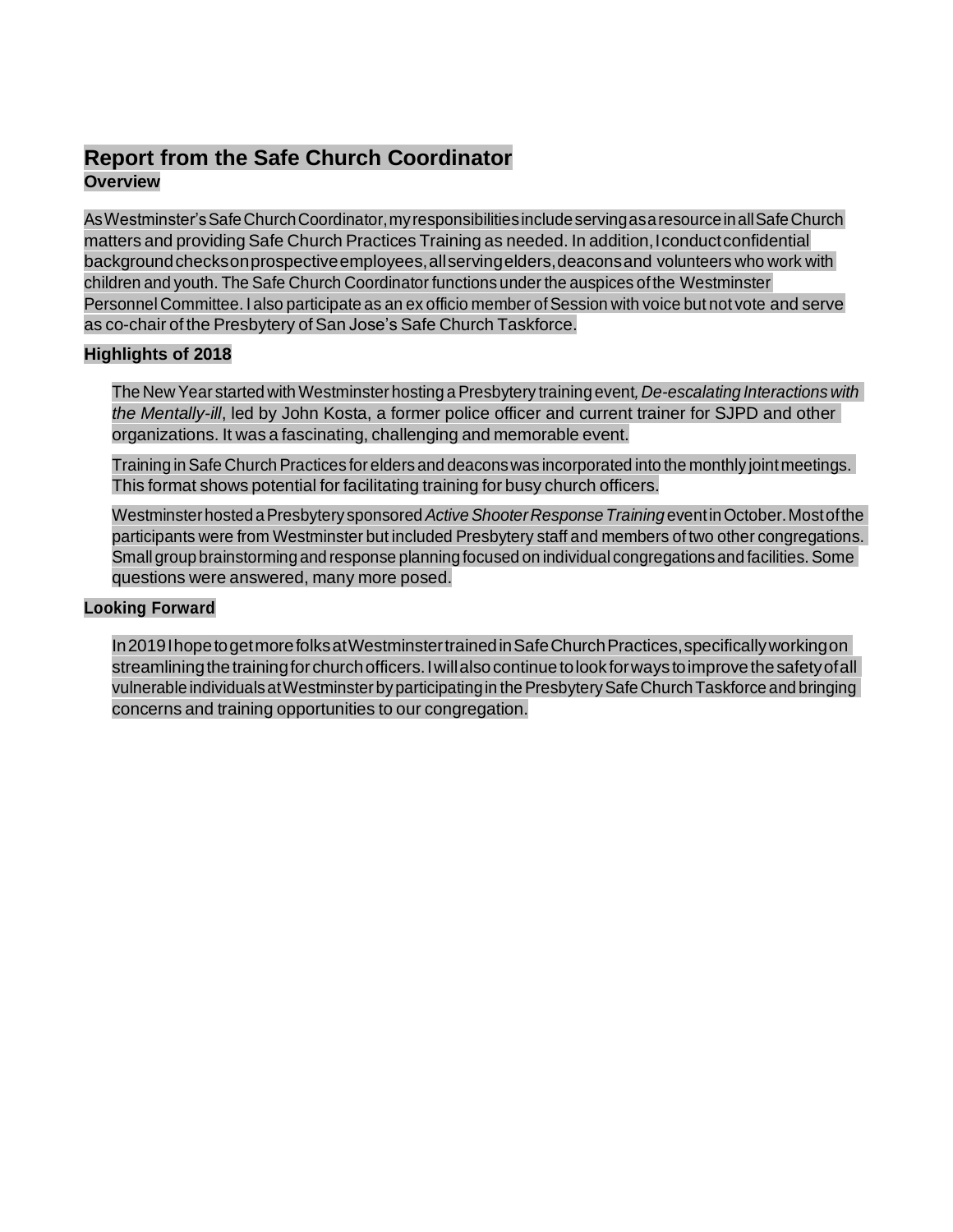### Ministry Committees

### **Report of the Christian Education Committee**

### **Children's Church**

Summer Quarter Sunday School launched on June 8, 2019 Summer memory verse theme, Galatians 5:22-23 Fall Quarter Sunday School launched on August 18, 2019 with an explanation of the curriculum, and a tour of the classrooms as an "Open House" concept. We moved Sunday School to start from 9:15-10:15. Fall Quarter Sunday School curriculum was Growing in Grace & Gratitude

Little Buds (0-5) and Kids Club (6-2<sup>nd</sup> grade) Each group used the Growing in Grace & Gratitude from the PC USA curriculum. It is a highly interactive curriculum. The feedback from both teachers and children have been positive, and that of excitement. The children are enjoying the lessons and activities. Average attendance is 4 to 6 students.

### **Children's Choir**

Children's choir rehearsals will resume with Mary Anne James as director. The first practice will be August 25th. The children sang during Children's Sabbath and during the Christmas Pageant.

### **Vacation Bible School**

VBS was scheduled for July 8-12, 6:00-8:30 p.m.

Our VBS theme was All Things New: God Changes Us. A curriculum that I created and put together from other resources.

- Day 1: God makes us into a new creation 2 Corinthians 5
- Day 2: Introduction of the new church, made up of all that believe in God. Acts 2:1-21
- Day 3: Jesus calls us to be followers of Christ. Luke 5:10
- Day 4: God calls us to live as A Living Sacrifice Romans 12 12:1-2
- Day 5: God calls us to hang out with each other and grow together Acts 2:42

There was an average of 12-15 children and 15-18 adults who attended VBS. All attendees seemed to have made deeper connections, and many gave positive feedback. VBS Sunday was on July 14, 2019. Participants during VBS were in charge of the Sunday service.

### **Family and Youth**

We had volunteers come and help with the church clean-up day to prepare the classrooms for Sunday School on June 22, 2019. In July we cleaned-up the old Sunday School classrooms, emptied out all rooms in the old Academic Antics classrooms and supply room. We also painted the Hiding Place, and prepared the Little Buds and Kid's Club classrooms. In the Sanctuary, we created a Kid's Corner for children to use during church service.

### **Youth**

Youth Group met regularly every Sunday evening through the whole year. Youth Group has an average attendance of 6-10 Youth. Over the year, our community grew into a safe and affirming space. We had lots of fellowship events, assisted in leading in 3 different services, and had some successful fundraisers. Youth Handbell choir and Confirmation also began this year for the Youth, in August. Growth in the Youth Group has been slow, and the focus of our growth has been on encouraging Youth to invite their friends. Here's a comprehensive list of our events and achievements from 2019: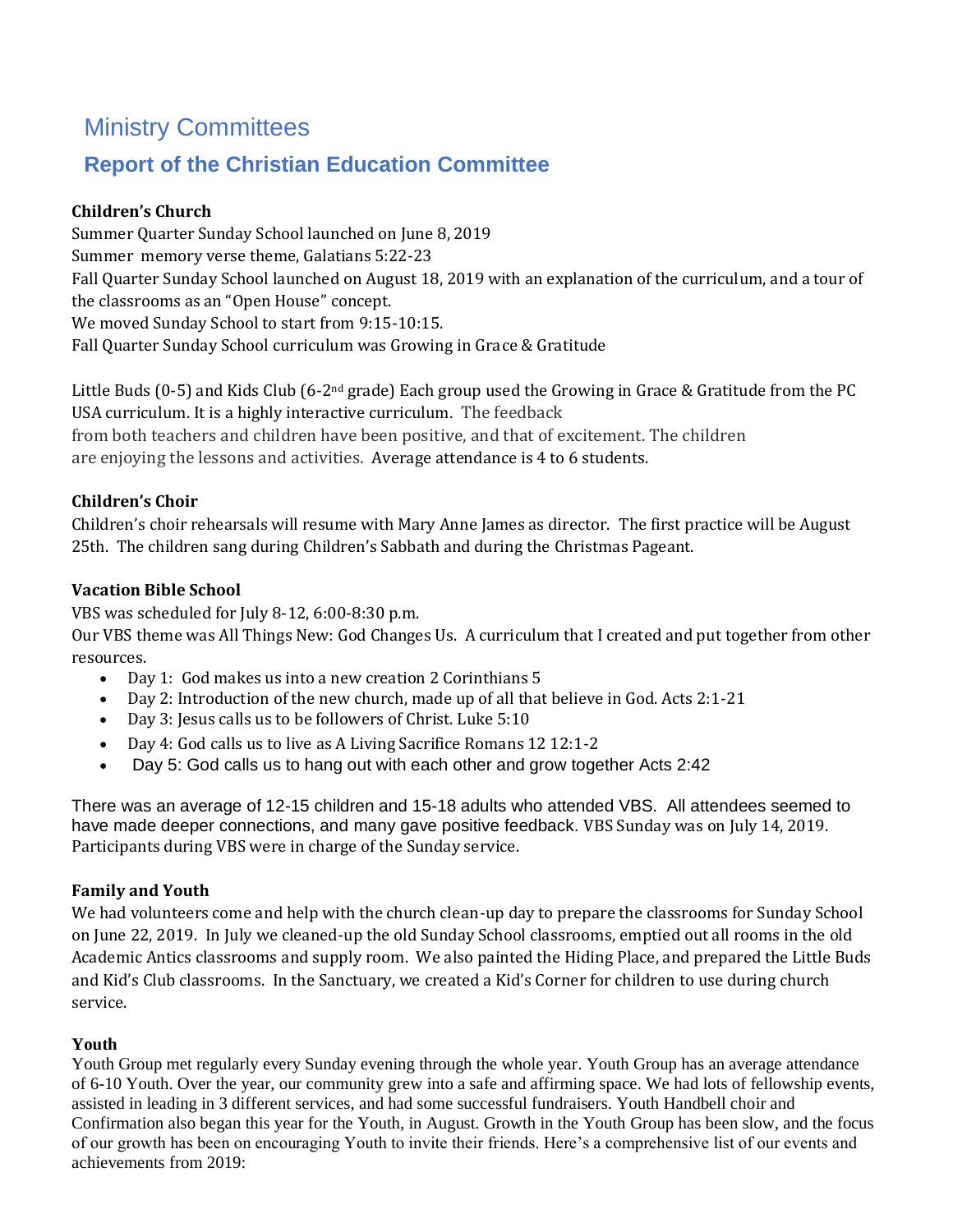January 27<sup>th</sup>, Beginning of Semester Lock-In February 3rd, Youth Superbowl Party March 3rd, Pancake Breakfast Fundraiser May 19<sup>th</sup>, Youth Bowling Event June 16th, San Francisco Day Trip September 22nd, Vive Calle Snow Cones and Popcorn Fundraiser November 2nd, Youth Lock-in following the cancelling of Westminster Woods November-bash December 6<sup>th</sup>, Handbell Choir's debut at the Tree Lighting December 15<sup>th</sup>, Youth Christmas Party

#### **Family Events**

We had volunteers come and help with the church clean-up day to prepare the classrooms for Sunday School on June 22, 2019. In July we cleaned-up the old Sunday School classrooms, emptied out all rooms in the old Academic Antics classrooms and supply room. We also painted the Hiding Place, and prepared the Little Buds and Kid's Club classrooms. In the Sanctuary, we created a Kid's Corner for children to use during church service.

April 21st, We celebrated Easter with an Easter Breakfast

May 19th, we had our Spring youth and children's service.

July 4th, we participated in the Rose, White, and Blue parade with great attendance from families.

September 22nd, we had Children's Sabbath. Our theme was Multi-faith service.

On October 27th, we went to Spina Farms for fellowship. Only my family and Oliver showed up.

October 31st, Westminster's first Books for Treats event.

December 15th, we had the Christmas Pageant.

December 20th, we had the Christmas Lighting and gave out books to children.

September 22nd, we had Children's Sabbath. Our theme was Multi-faith service.

On October 27th, we went to Spina Farms for fellowship. Only my family and Oliver showed up.

December 15th, we had the Christmas Pageant.

December 20th, we had the Christmas Lighting and gave out books to children.

Respectfully Submitted, Neneth Ross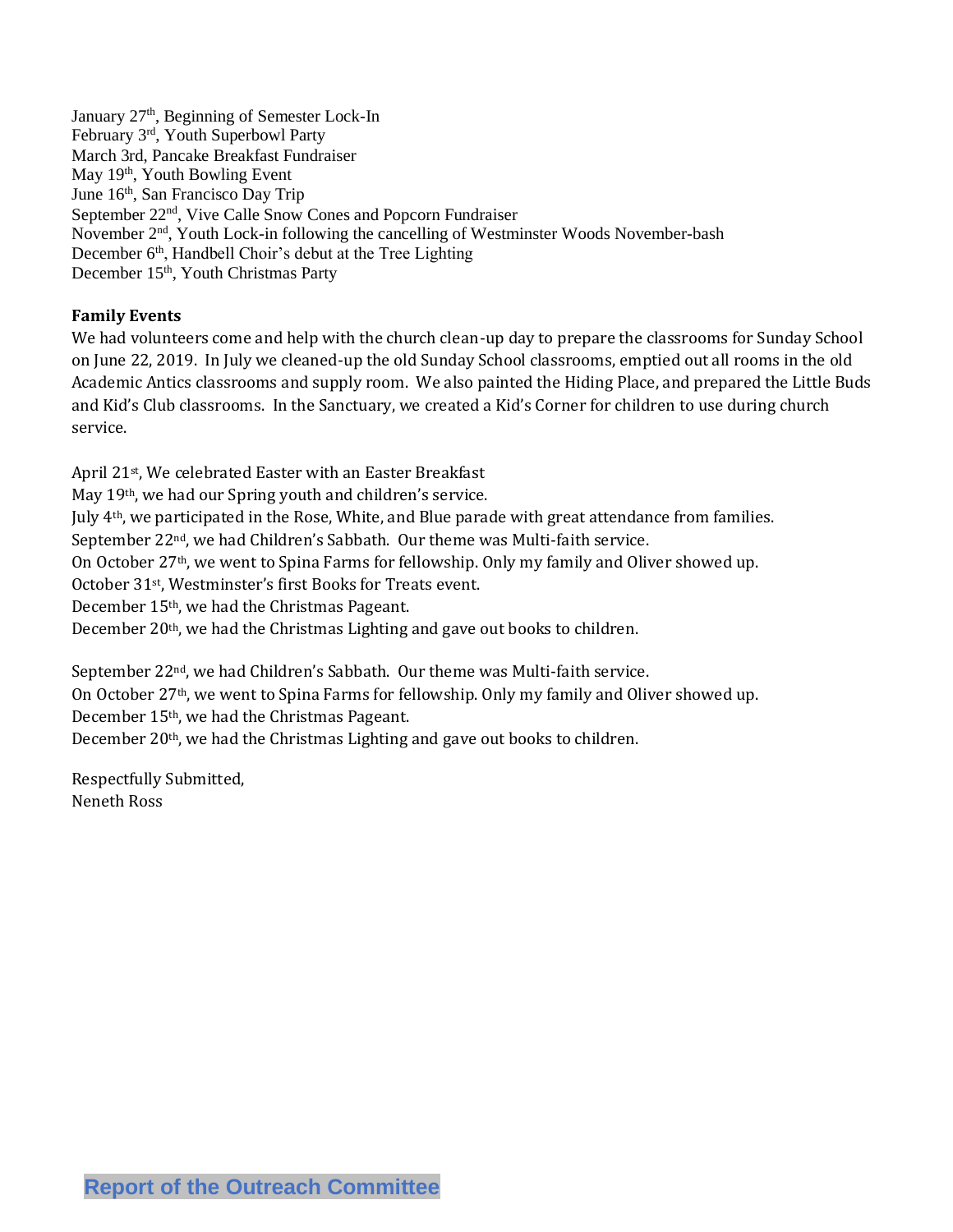#### **Overview**

Westminster Church is in a strategic location, on the edge of downtown and at the beginning of the residential district. As such, the Outreach Committee has a far-reaching area of concern, and is involved with every aspect of our church ministry. We have counted 18 separate areas of vital ministries that we provideboththechurchandthecommunity,whoconsiderusthearea'sactivitycenterandlooktousforleadership.

#### **Highlights of 2018**

- ï FromAugust-MarchweinitiatedasharingoffaithstoriesknownasPsalmStoryduringtheSundayservice. ï PalmSunday startedHolyWeek, culminating inanEasterSunriseService,a brunchbeforethemainservice and one after on the front lawn with an Easter egg hunt.
- At the Fourth of July Rose, White and Blue Parade and festival, 1,000 hot dog lunches were given away to nearly 40,000 attendees.
- From July-September, we began a home Bible study for women
- ï Trunk or Treat at Halloween on our lawn gave out candy and provided "spooky music."
- In October we celebrated World Communion Sunday by providing multiple loaves of bread that represented the international diversity of the congregation, and it strengthen the sense of community in diversity.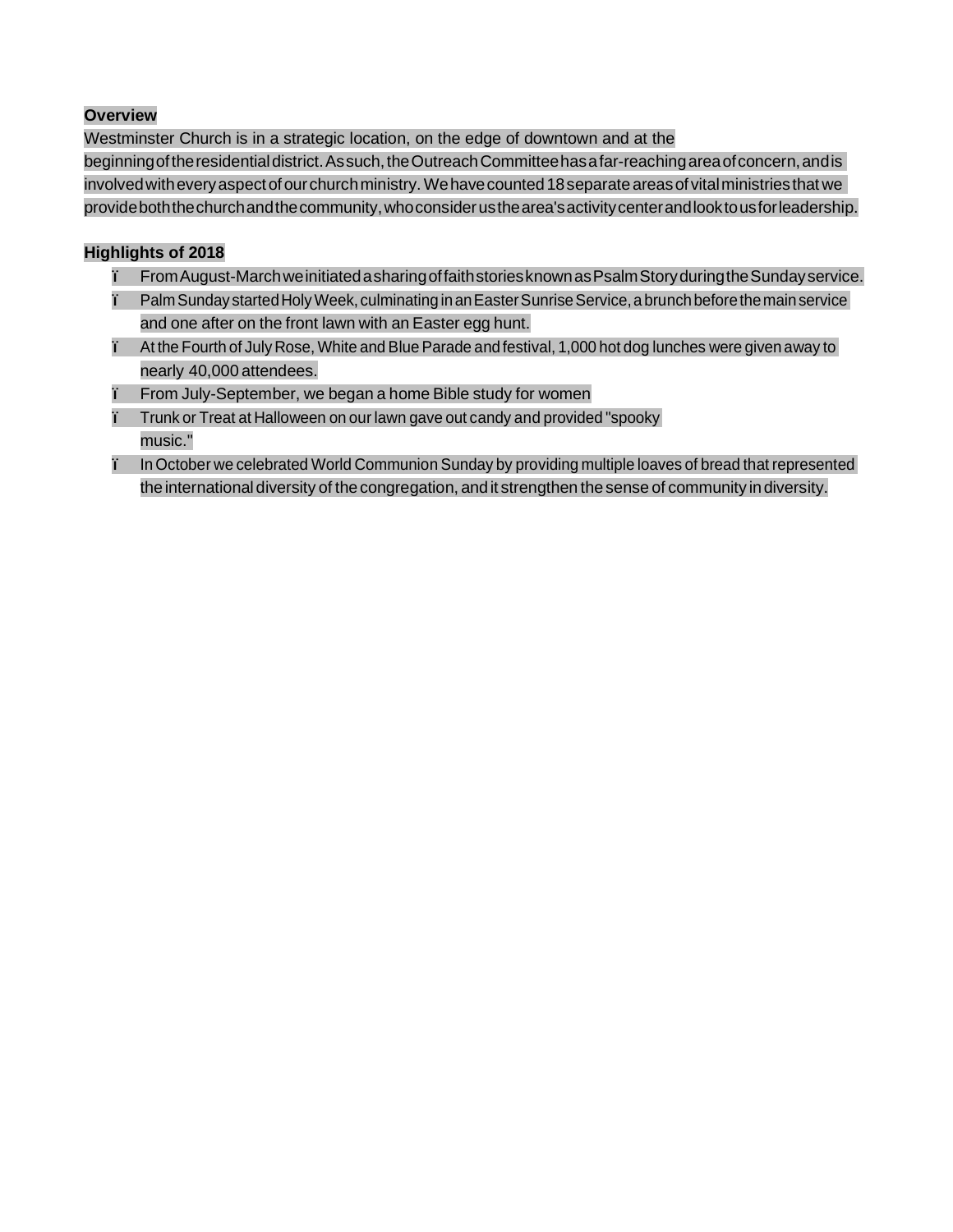- Over 500 attended the Community Tree Lighting with neighborhood school choirs and city dignitaries. We provided free chili to keep everyone warm.
- ï Our Wednesday evening Revive ministry starts with <sup>a</sup> free dinner before the service and enjoys <sup>a</sup> growing group of worshipers. The band participates in other church events, and the Summertime on The Alameda lunch concert series.
- i Other outreach efforts include Game Night, Women's Bible Studies, Community Kick-Off Sunday, Stroll The Alameda, confirmation class, Second Harvest Brown Bag, Movie Night and a visit from the Nicavangelists.

#### **Goal for 2019**

The congregation may grow in faith as we provide strategic venues, resources, and support to help strengthen their walkwithJesus,thusencouragingthemtosharethegoodnewsandevangelizeoutsidethewallsofthechurch.

### **Report of the Music and Worship Committee**

### **Overview**

TheMusicandWorshipCommittee regularly includedDaveBurgess,NanNotor,BryanFranzen,NickMollé,and JenniferSeguin. Mary Anne James joined the meetings when available throughout the year. Our meetings were held monthly, generally on Wednesday evenings prior to the Revive service.

Weekly liturgists, Maundy Thursday readers, Advent readers, and other participants all came from the congregation. Emails were sent out to solicit liturgists and a full slate was quickly developed. The participation of both children and adults in worship continued to be a plus throughout the year.

### **Highlights of 2018**

Special services, such as Ash Wednesday, Maundy Thursday, Easter Sunday and All Saints Day services, continued to carry on the traditions of Westminster Presbyterian Church, as well as implement new ideas. The congregation enjoyed a special treat when we once again welcomed Tim Zimmerman and the King's Brass, who providedameaningfulandmovingperformanceduringaserviceinthefall.Also,wewelcomedagainthe Nicavangelists a non-profit organization which takes in at-risk youth from Nicaragua who conducted a rousing street theater type performance including music, dancing, gymnastics, as well as messages of hope.

### **Looking forward to 2019**

Thecommitteecontinuestolookforfundingtoreplacethesanctuarysoundsystemafteraspeakerfailedand challenges with microphones arose in late 2017.Concerns aboutthe performance ofthe aging organ persistand the committee is evaluating options for funding repairs.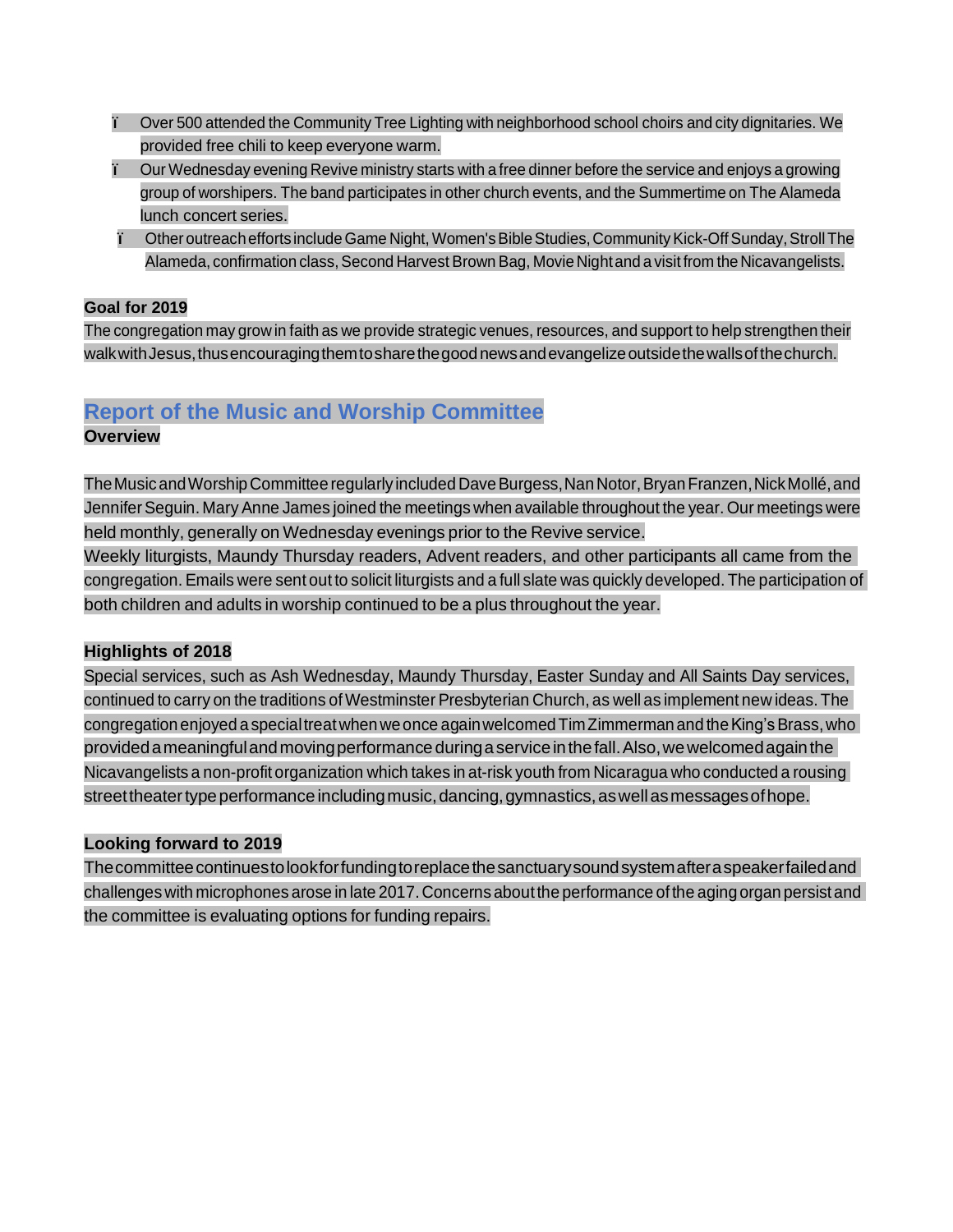### Administrative Committees

### **2018 Technology Committee Annual Report**

#### **Overview**

The Technology Committee focuses on supporting the technology needs of Westminster Presbyterian Church with respect to the computers, software, wireless and wired networks, printers, and the audio/visual equipment used by the staff and members of the congregation to carry out the mission of the church.

### **Highlights for 2019:**

- Maintained and updated the Wi-Fi networks, including router software.
- Ensured the update of WPC computers to latest releases of OS X and Windows, whether updated by staff or myself.
- Thanks to the generosity of the Shasta Hanchett Neighborhood Association, the Gay Men's Chorus and Santa Clara University, we were able to update the video display in Mission Hall, and install two displays and an audio/video server with camera and new speakers in the Fireside Room.

### **Goals for 2020:**

- Maintain the Wi-Fi networks at a high level of reliability.
- Replace the office computer with a newer, faster model.
- Work with staff and others to find new ways of using technology to advance the mission of the church.

### **Report of the Personnel Committee**

### **Overview**

2019 was an important year with key personnel transitions at Westminster Presbyterian. Throughout this period, the assistance from volunteers and the willingness of the staff to take on extra responsibilities enabled the activities of the church to continue and expand unimpeded.

### **Changes During 2019**

- 1) Chris McKee, director of Children's Ministry departed and his responsibilities were assumed by Oliver Page. In conjunction with this change, the position of Director of Children and Youth Ministries was established under the leadership of Oliver Page.
- 2) Another important leadership change was the creation of the position of Director of Family Ministries with the appointment of Neneth Ross to this important new position.
- 3) Our organist of many years, Christine Merjanian, departed and was replaced by two talented and highly experienced pianists, Asa Stern and Brad Handshy. Both of these highly accomplished musicians bring a new dimension to the resources of Westminster Presbyterian.
- 4) We also reviewed the hours and wages of several positions to provide financial increases to ensure fairness and to keep pace with the cost of living.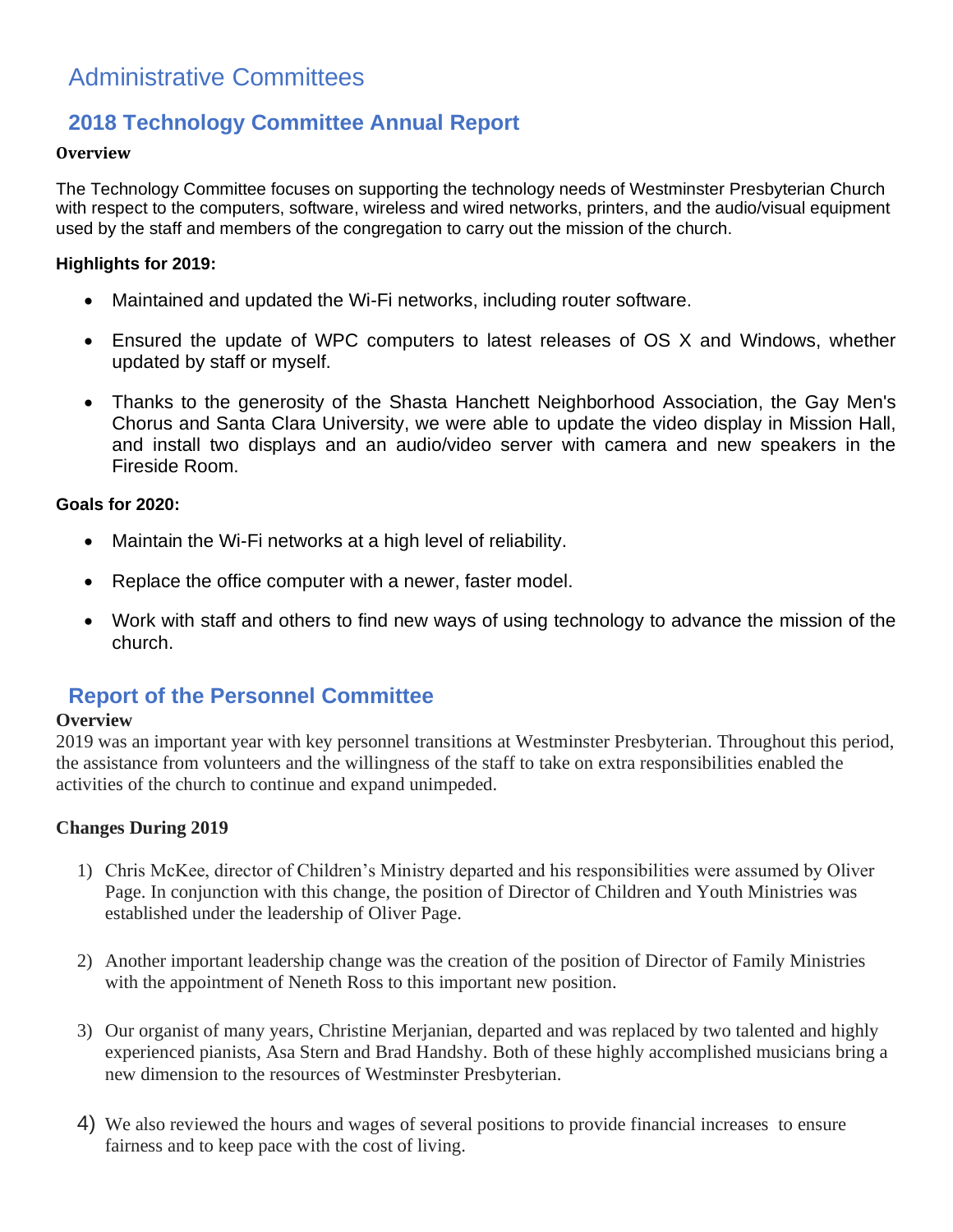### **Looking to 2020**

The Personnel Committee is looking to 2020 as a year in which we will build upon the personnel changes in 2019 to achieve increased efficiency and support of church ministries.

### **Report of the Property and Maintenance Committee**

Ron Schuler, Facility Manager Westminster Presbyterian Church.

In 2019 the property subcommittee focused on maintaining the church facilities including the Manse. We responded to issues as they came up to ensure all church activities will continue uninterrupted.

### **HIGHLIGHTS OF 2018**

- ï Replaced many lights around the church.
- ï Helped paint the Hiding Place
- ï Washed off the church front steps
- ï Repaired hole in the sidewalk in front of the church
- ï Had a sewer repaired at the Manse
- ï Replaced numerous smoke alarm batteries.
- ï Replaced two thermostats and batteries.
- ï Replaced numerous lost building keys.
- ï Cleaned carpets in Mission Hall and hallways 3 times as well a Room 220 in the Ed Building
- ï Removed and replaced several toilets to clear obstructions.
- ï Placed new door in the kitchen (donated by various people)
- ï Cleaned out the drain between the church and the parking lot.
- ï Had all fire extinguishers recharged (approximately 35).
- ï Had several door locks changed for tenants in the Ed building
- ï Had keys made and locks changed for the Ed building
- ï Repaired two gates in the play yard.
- ï Repaired gate to hiding place(broken latch)
- ï Replaced TV monitor and bracket in Mission Hall with bigger one for larger monitor
- ï Replaced lights in the Sanctuary
- ï Repaired bathroom counter tile at the Manse
- ï Trimmed 2 trees on the north end of the parking lot
- ï Replaced water heater at the Manse
- ï Moved facility room from the hiding place next to the choir room
- ï Replaced several lights in the parking lot.

### **LOOKING FORWARD TO 2020**

- ï Replace carpets in Mission Hall and the hallways.
- ï Replace parking lot light at south end.
- ï Updates to chapel.
- ï Replace section of drain next to the parking lot (tree roots lifted it at sidewalk and curb).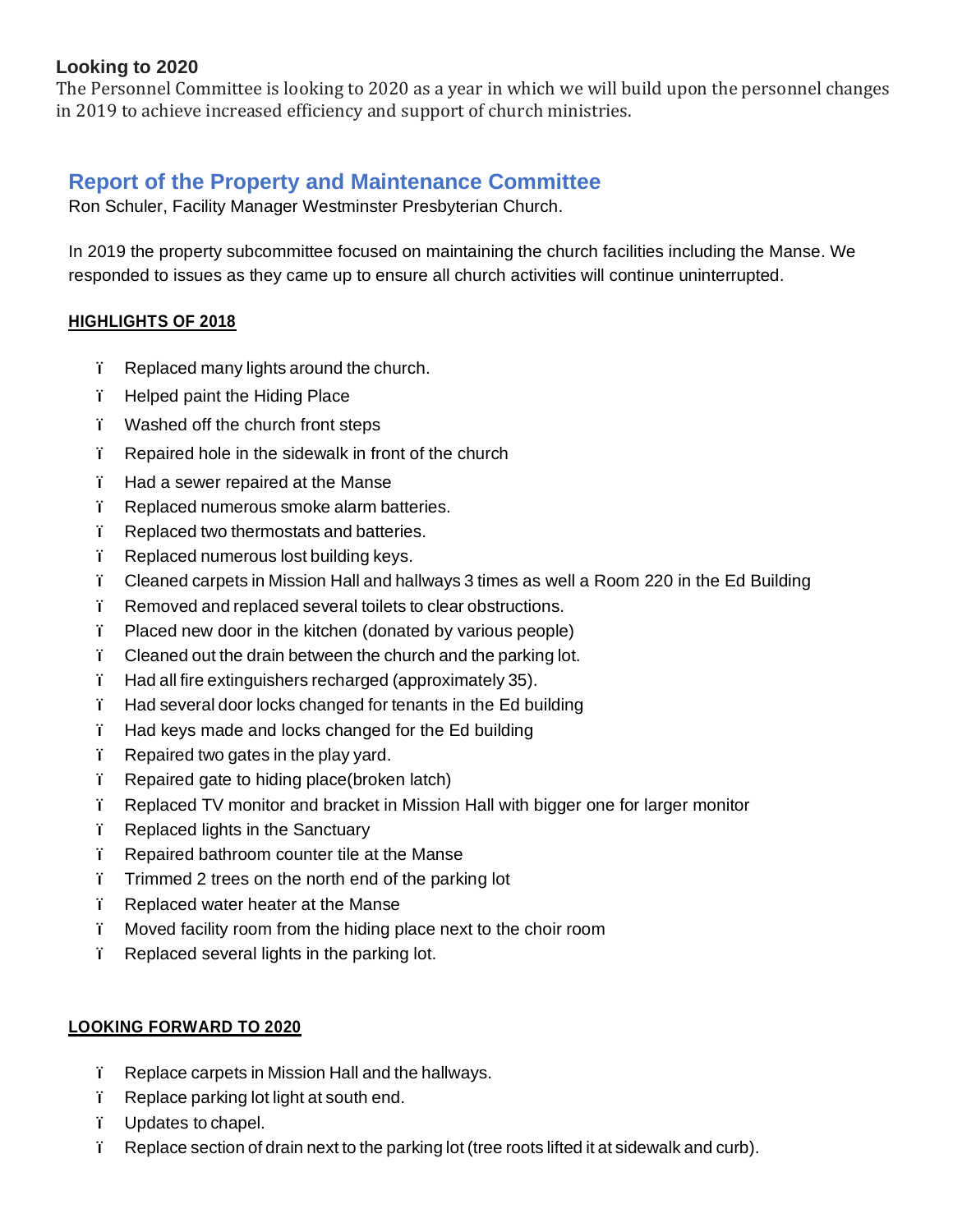### **Report for Revive**

2019 was an interesting year for Revive as we experienced a number of joys and struggles. We began the year with a broken heater, which turned into a positive experience with connected worship in the Mission Hall. Oliver, the youth director, has added greatly to worship with his playing of the guitar. Our summer concert series was attended beyond what we could have expected. We were disappointed in the attendance for our outdoor worship in the summer, but pleased to see attendance remain steady throughout the fall and winter.

#### **Highlights**

- Summer concerts once a month were very successful with high attendance.
- We were able to fulfill our 2019 goal of trying services in the Mission Hall, turning a broken heater into a positive experience.
- Paint Nite opened us up to each other.
- Oliver joined the service as a musician and was able to lead services several times.
- Services went smoothly while Amber was on maternity leave.
- Revive held a harp led service.
- Dinner was provided most of the summer by West.

#### **Goals for 2020**

- More frequent summer concerts, occurring every two weeks instead of once monthly.
- Increase visitor retention and outreach.
- Increase congregation participation and interaction in the service.
- Reach out to the neighborhood with Saturday morning coffee, donuts and balloons.
- Host a Saturday morning brunch time arts and crafts fair the weekend before Memorial Day.

### **Stewardship Committee Report for 2019 Finance, Building & Grounds and Leasing**

The Stewardship Committee oversees the Church's finances, maintenance of the buildings and the grounds and the leasing of unused space. In 2019, the committee was made up of Ron Schuler (Building & Grounds), Bill Musgrave (Personnel), John Notor (Technology), Laura Nana (Treasurer) Sandy Williams (Financial Secretary) and Ross Barrons (Chair).

#### **Finance**

**The cash balance on December 31, 2109 was zero and there were \$4,000 in unpaid bills.** Overall giving was down compared to budget and the prior year. Donations were below the 2019 budget (\$39,000) and less than the 2018 actuals (\$25,000). This was partially a result of fewer large donations at the end of the year. The expenses in 2019 include the costs of the new HVAC systems for the sanctuary (\$46,000). Excluding the HVAC expenses, overall costs were controlled and were below budget and below 2018. An unaudited income statement for 2019, comparing the actual 2019 results to the 2019 budget and to the 2018 actuals, with brief explanations of the variances is below**.** In 2020, we will only be able to spend what we bring in, so we will be monitoring the budget and our activities very closely.

### **Building & Grounds**

The biggest issue in 2019 was replacing the heating system in the sanctuary which failed at the end of 2018. Air conditioning was added. We received a loan from the Synod to pay for the new system. The loan will be repaid over 20 years. The payment will be about \$312 per month. Additionally, there were several other repair and replacement projects in 2019: a new refrigerator, new computer and new TV monitors in Mission Hall and the Fireside Room. At the Manse, a new hot water heater was installed, and part of the sewer line was replaced.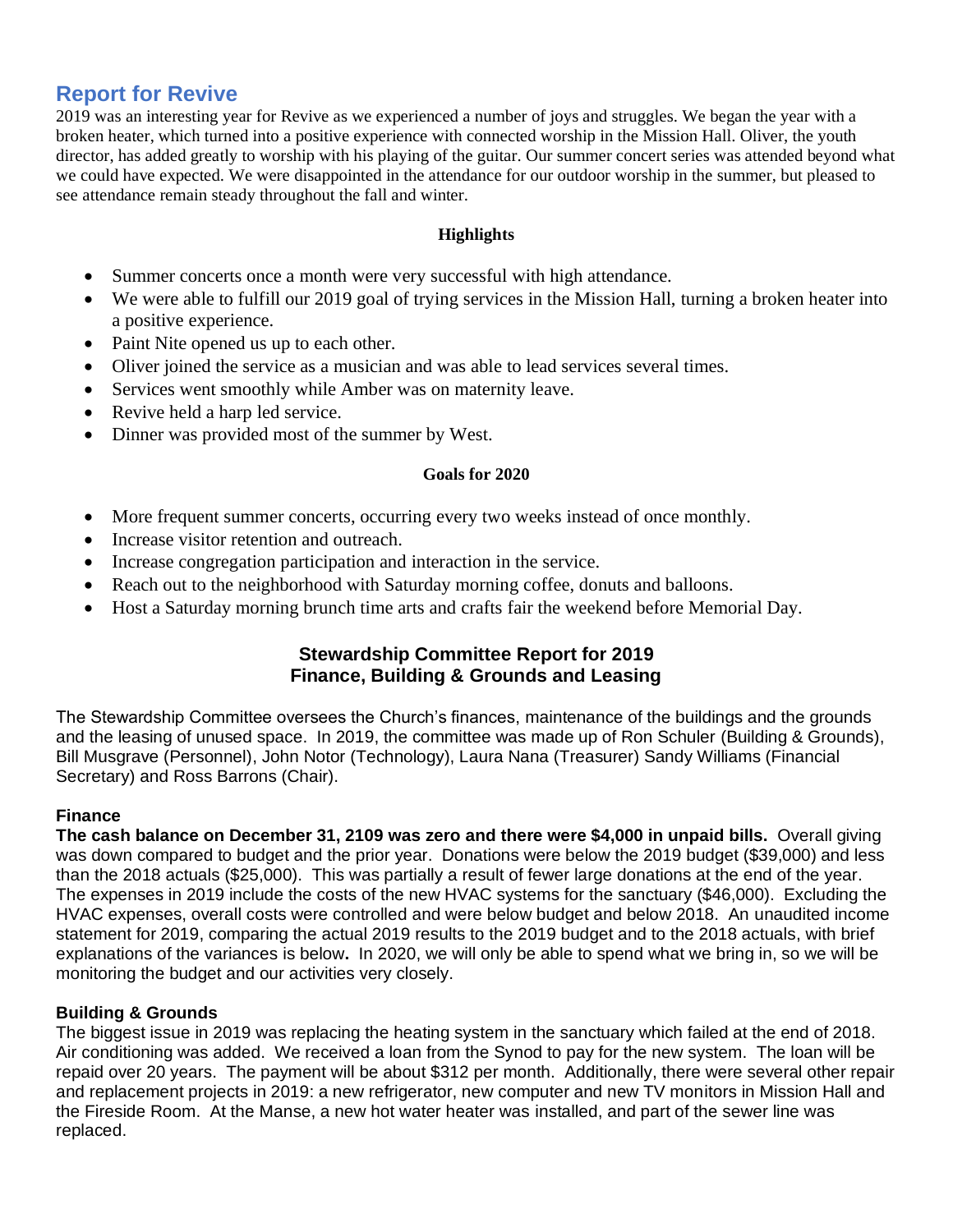We are fortunate that a small group of dedicated members volunteer to do most of the on-going basic maintenance work. Their efforts save us thousands and thousands of dollars every year. Volunteer opportunities for people with talents or people who can follow directions exist. While we have janitorial service, they are not able to clean everything (ie windows, dust the wood floors in the sanctuary), there were two work days to help clean the church. There will be 4 work project days in 2020. We could use volunteers to take on some of those projects. While we have gardeners, there are areas that need new plantings and irrigation (ie, alongside of the chapel). These are either quick or one-time projects and can be good family projects. *Don't be afraid to volunteer***.** It is the other form of giving. *Hearts and Hands*

#### **Leasing**

We continue to rent unused space, primarily to non-profit organizations. At the end of the year, we had 6 primary tenants (PACT, San Jose Symphony Choir, Silicon Valley Gay Men's Chorus, ACE Charter Schools, Comunidad Latino Church and Stand Up for Kids). We also rent to 15 help groups and 8 community groups. In 2019, we spent a significant amount of time negotiating a lease with the charter school for the entire ED Building. While the lease was signed and a few months rent was paid, it is unfortunate that the charter school failed. Since then we have been discussing an Urban Ministry project with the Presbytery and are looking for other organization that would be interested in leasing space in the Education Building.